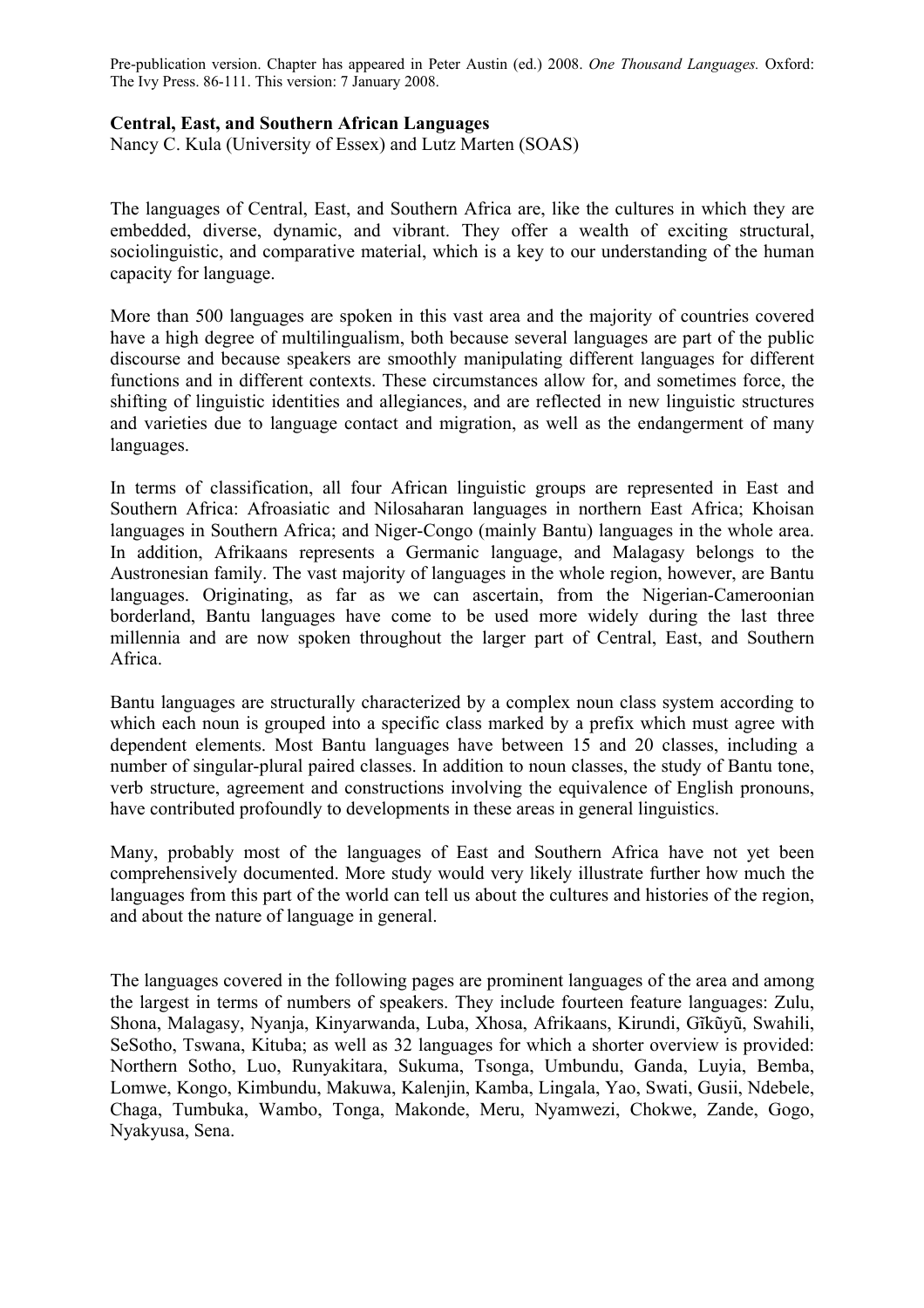### **Zulu (10.7million speakers)**

Zulu, or isiZulu, is a Bantu language spoken in South Africa. The majority of Zulu speakers live in South Africa's KwaZulu-Natal province, but Zulu is spoken throughout South Africa, including 1.9 million speakers in Gauteng province. Zulu is one of the 11 official languages of South Africa and is widely used in the media, the national and provincial parliaments, and daily life, as well as at all levels of education. It is also spoken in the neighboring countries of Botswana, Lesotho, Swaziland, and Mozambique, and is taught at universities and language schools throughout the world. Zulu is part of the Nguni group of Bantu languages and most closely related to Xhosa, Swati, and Ndebele.

Zulu has a rich tradition of literature, both oral and, more recently, written. Traditional literature includes oral poetry, for example praise songs (*izibongo*), which use a rich poetic language of metaphors and special grammatical constructions. Contemporary literature includes poetry, fiction, and drama. In addition, there are a number of Zulu newspapers and magazines, as well as radio and television programmes.

The development of Zulu is closely linked to the political history of Southern Africa. At the beginning of the nineteenth century, Zulu was used by the small Zulu clan, who lived among a number of other Nguni-speaking groups in what is today KwaZulu-Natal. By the 1830s, a large number of these groups had been incorporated into the Zulu Empire of Emperor Shaka (1787-1828), and Zulu developed from a dialect spoken in a wide dialect continuum into the language of the expansive Zulu nation.

## **Panel 1: Clicks**

When Nguni-speaking people first arrived in Southern Africa, they came into contact with Khoisan-speaking people, and during an extended period of contact the Nguni speakers adopted click sounds characteristic of Khoisan. Today, three click sounds are used in Zulu, represented in the orthography as *c*, *q*, and *x*.

### **Panel 2: Hlonipha**

Hlonipha is a special form of Zulu which is traditionally only spoken by married women. It is a so-called avoidance language, as women have to avoid using words that sound like the names of any of their close male relatives. As a result, hlonipha vocabulary may differ widely from the standard vocabulary, so that, for example, the word for "day," *umuhla*, becomes *umugca*. Forms of hlonipha are also found in related Nguni languages such as Swati and Xhosa.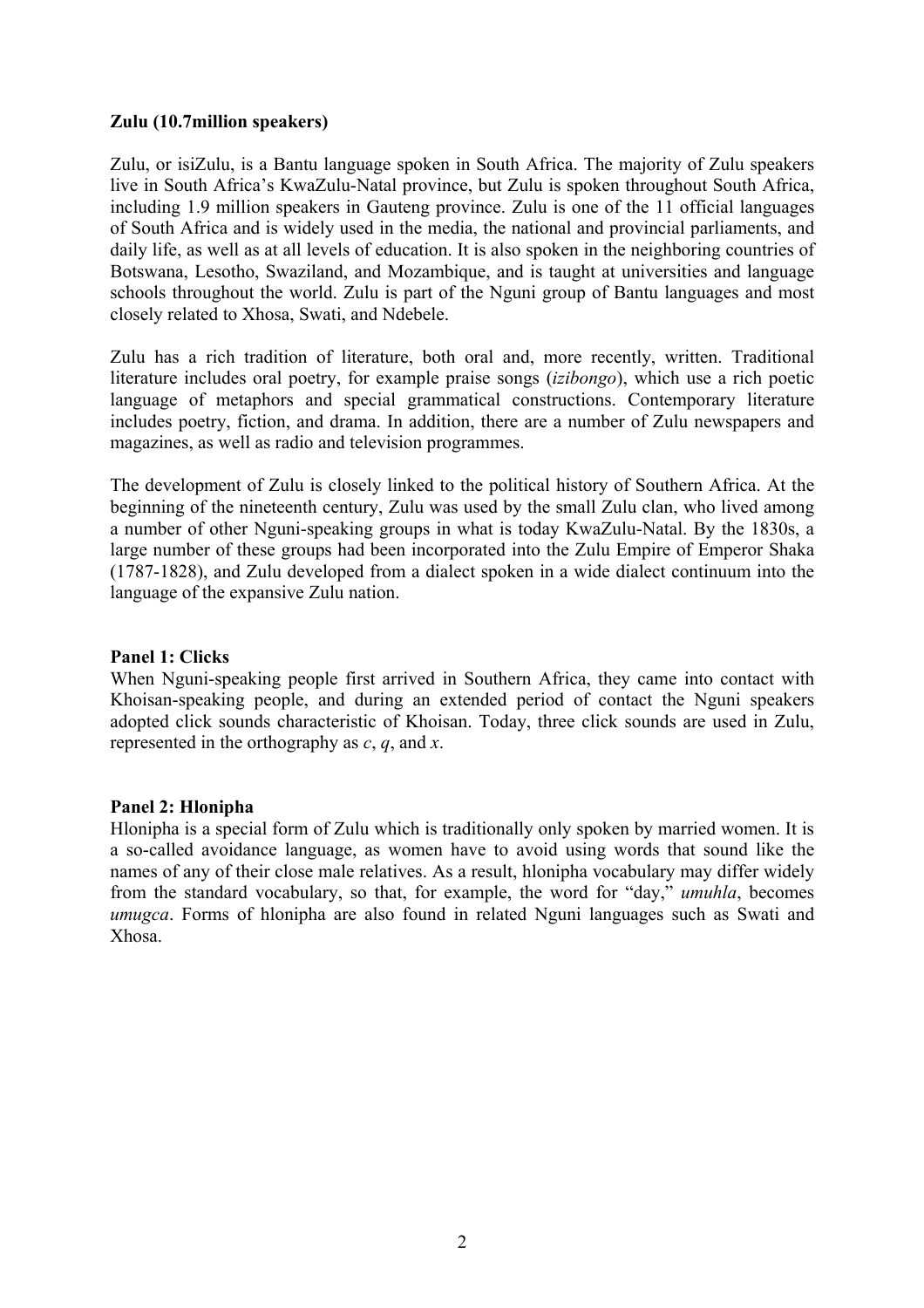### **Shona (10.6 million speakers)**

Shona is a Bantu language spoken mainly in Zimbabwe with some speakers in southern Zambia, Mozambique, and Botswana. There are also an estimated 2 million second-language speakers of Shona in Zimbabwe. The main dialects are Kalanga, Karanga, Korekore, Manyika, Ndau, and Zezuru. The term "Shona" was first used by the South African linguist Clement Doke (1893-1980) in 1931 to consolidate the amalgamation of mutually intelligible dialects.

The origins of the Shona can be traced back to the Monomotapa Empire — the first major civilization established in Zimbabwe about 1420 among the Karanga people at Great Zimbabwe. At the height of the Monomotapa civilization, it was part of a gold trade network that extended as far as China.

Together with Ndebele and English, Shona is an official language of Zimbabwe spoken by 80 percent of the population. The orthography of Shona was codified in the early twenty-first century and it is taught in schools but not used as a medium of instruction. Although the Karanga and Zezuru dialects may be considered the basis of standard Shona, all dialects are equally acceptable in schools where they are taught locally. There is a strong genre of Shona literature starting with the first novel written in the language in 1956, as well as good language resources such as grammars and dictionaries.

#### **Panel 1: Shona names**

Names of people and places in Shona often consist of full sentential meaning relaying an event around the time of birth or the significance of a place:

*Domboramwari* God's stone *Harare* He doesn't sleep (there) *Zimbabwe* Stone house *Tafadzwa (common first name)* We are happy *Fungai (first name)* Think *Tatenda (first name)* We thank *Tapiwa (first name)* Gift *Tsitsi (first name)* Mercy *Takafakare (last name)* We are already dead! *Hazvine (first name)* No matter

### **Panel 2: Shona slang**

Shona, particularly as used by groups of young people in Harare, incorporates many slang terms usually borrowed from English or Ndebele. Shona slang usually "nativizes" foreign borrowings to make them conform to the constraints imposed by the structure of Shona, but not always so. Some examples of English influence that mainly involve adding the consonant -*z* towards the end of the word are as follows:

| Bigaz  | big  | geliza  | girl    | boyz   | boy     |
|--------|------|---------|---------|--------|---------|
| pini   | pin  | dhombi  | dollar  | monaz  | morning |
| taimi  | time | mafella | fellows | tolaz  | tall    |
| tonaz  | town | dhawezi | down    | Halemu | Harare  |
| kulazi | cool | chilaz  | chill   | coldaz | cold    |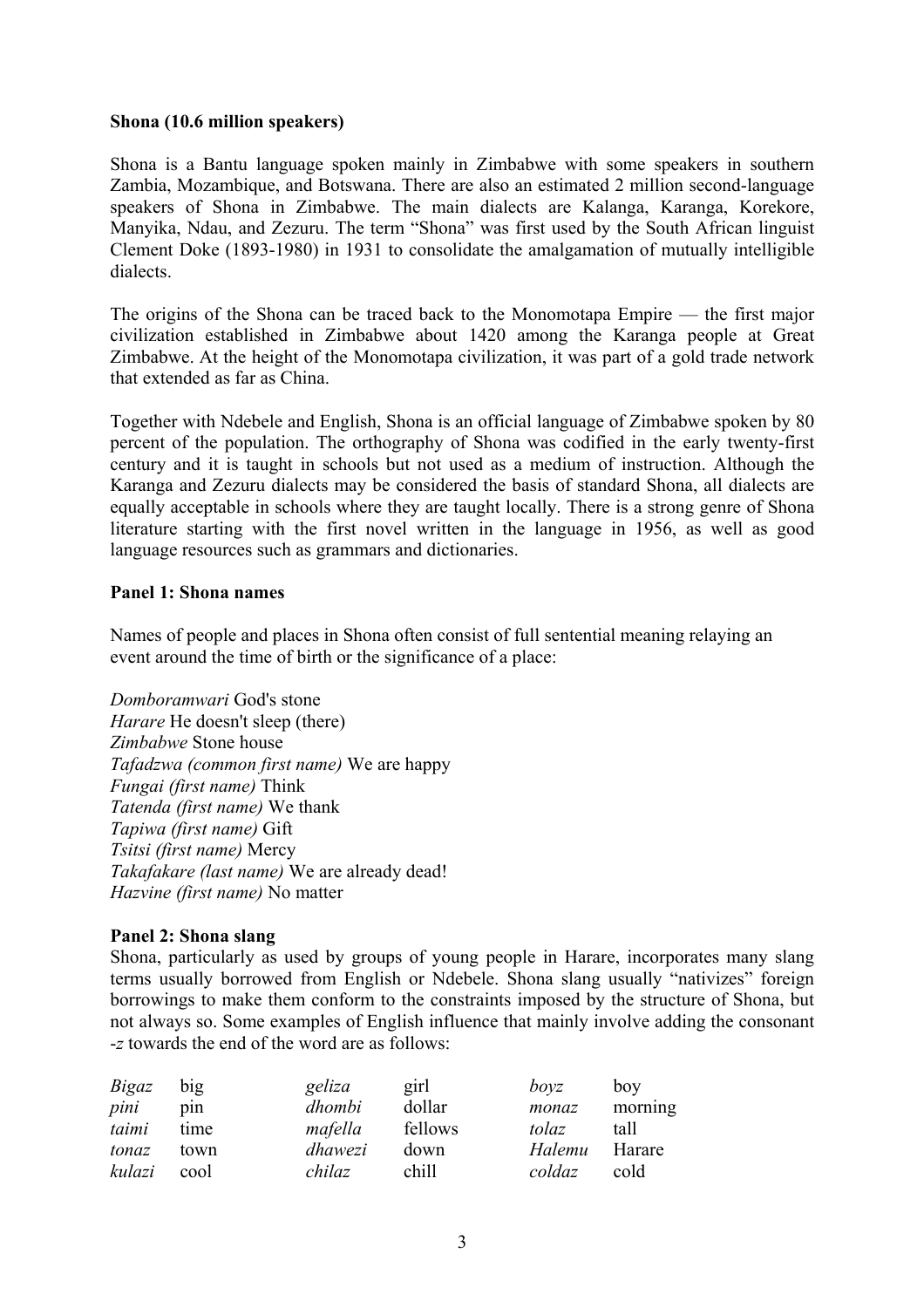### **Malagasy (10.4 million speakers)**

Malagasy is mainly spoken in Madagascar where it is the official and national language, but it is also spoken in other Indian Ocean islands including Reunion, Comoros, and Mayotte. Malagasy belongs to the West Indonesian branch of Hesperonesian. It is related to the Malayo-Polynesian languages of Indonesia, Malaysia, and the Philippines, and more closely to the southeastern Barito group of languages spoken in Borneo, particularly Maanyan.

There are eighteen dialects of Malagasy. Merina (sometimes also called Houa or plateau Malagasy) is the standard. Malagasy is not related to the African languages spoken nearby but it contains words borrowed from Bantu languages, Arabic, and French, the former colonial language, which still enjoys official status, and also English, thanks mainly to the eighteenthcentury pirates who made the island their base.

The language has a written literature dating back to the fifteenth century, and a rich tradition of oral and poetic histories and legends. Malagasy is broadcast on radio and television, and there are daily newspapers in Malagasy. In addition, the Ministère de l'Information's monthly *Bulletin de Madagascar* contains Malagasy linguistic issues and studies.

From the fifteenth century to 1823 Malagasy had an Arabic-based transcription called *Sorabe*, used by a group called Antemoro. This was replaced by a standardized Latin-based orthography.

## **Panel 1: Malagasy word order**

Malagasy has the unusual verb-object-subject word order typical of other Austronesian languages such as Old Javanese and Fijian.

| Mamaky                           | boky ny  |  | mpianatra |  |
|----------------------------------|----------|--|-----------|--|
| reads                            | book the |  | student   |  |
| The student is reading the book' |          |  |           |  |

| Nividy ronono ho                     | an'ny zaza ny |               | vehivavy |
|--------------------------------------|---------------|---------------|----------|
| bought milk for                      |               | the child the | woman    |
| The woman bought milk for the child' |               |               |          |

Another somewhat unusual feature of Malagasy grammar is that demonstrative determiners are repeated both before and after the noun so that, for example, "this book" is literally "this book this": *ity boky ity*.

## **Panel 2: Malagasy poetry**

Jean Joseph Rabearivelo (1901–1937) was a Malagasy poet writing in both Malagasy and French. He is often considered the father of modern Malagasy literature. His work shows an affinity with both the symbolist and surrealist poets, while remaining strongly grounded in the geography and folkloric life of Madagascar. His complete works are as follows: *La Coupe de cendres* (1924), Sylves (1927), Volumes (1928), Enfants d'Orphée (1931), Presque-Songes (1934), Traduit de la Nuit (1935), Imaitsoanala (1935), and Chants pour Abéone (1936).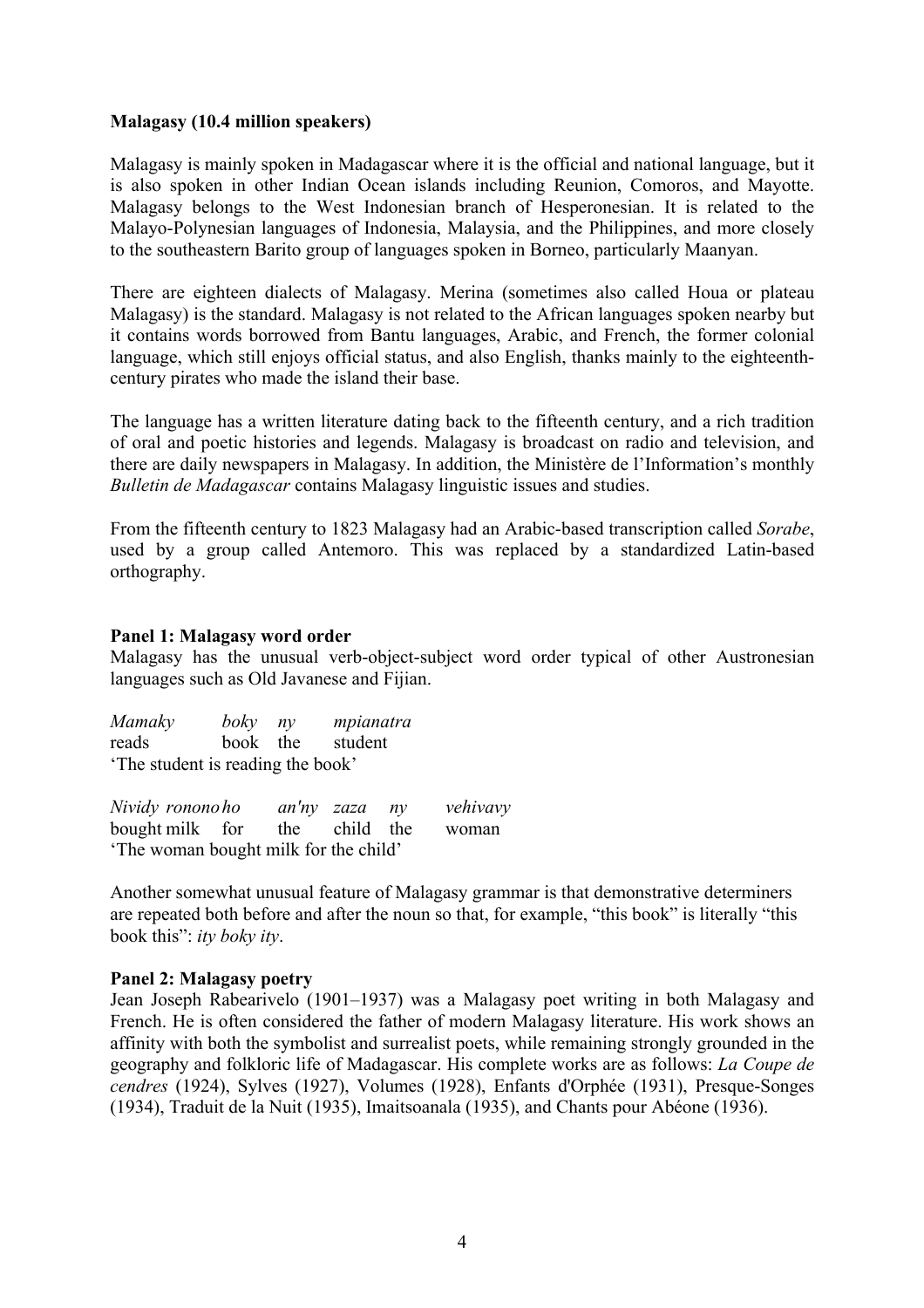### **Nyanja (9.3 million speakers)**

Nyanja (or Chinyanja/Cinyanja) is one of the major transnational languages of Central Africa, spoken in Malawi, eastern Zambia, northern Mozambique, and Zimbabwe. In Malawi, where the language is also known as Chichewa, it was the national language from 1968 until the early 2000s and is used in education, public discourse, and the media. In Zambia it is the lingua franca of the Eastern Province as well as one of the two main national languages of wider communication, and is spoken by about 20 percent of the population as their first language. In Mozambique it is the first language of about half the population of the northern Tete Province.

The first Nyanja speakers came to present-day Malawi in the sixteenth century from their previous homelands in the lower Congo basin. They established the Maravi kingdom (the base of the modern name of the country) and spread their influence southwards and eastwards. During British colonial times, Nyanja was used by missionary societies in their fight against the slave trade. Partly due to the different ethnic names that local groups of Nyanja speakers adopted, the language became known by a variety of different names: Chinyanja, Chimang'anja, Chipeta, Chinyasa, or Chichewa (*chi-* is a Nyanja prefix meaning "language"). Chichewa was the name adopted in Malawi under the rule of Kamuzu Banda (c. 1896–1997), himself a Chewa, while in all other countries, the language was known as Nyanja. Since the 1990s increased linguistic work has been committed to the cross-border harmonization of Nyanja, making it a symbol of African regional cooperation.

### **Panel 1: Word order**

Bantu languages typically show elaborate morphological marking on the verb (V), including subject (S) and object (O) markers. Consequently, the order of the subject and object in a sentence is very free, as the following Nyanja examples, taken from a classic article in Bantu syntax by Joan Bresnan and Sam Mchombo (1987), show:

|                                 | Njûchi zi-ná-wá-lum-a | $a$ -lenje (S-V-O) |  |  |  |
|---------------------------------|-----------------------|--------------------|--|--|--|
| bees                            | hite                  | hunters            |  |  |  |
| The bees bit them, the hunters' |                       |                    |  |  |  |

| Zináwáluma alenje njûchi | $(V-O-S)$ |
|--------------------------|-----------|
| Alenje zináwáluma njûchi | $(O-V-S)$ |
| Zináwáluma njûchi alenje | $(V-S-O)$ |
| Njûchi alenje zináwáluma | $(S-O-V)$ |
| Alenje njûchi zináwáluma | $(O-S-V)$ |

### **Panel 2: Language harmonization**

As with many African languages, the first orthographies for Nyanja were developed by missionaries (who were not necessarily European). Different spelling conventions emerged from the different missions, partly reflecting orthographic conventions of the major European contact languages, in this case English and Portuguese. Further spelling reforms were undertaken by government agencies after independence (1964). Recently, increased efforts have been made to develop a uniform orthography for Nyanja that can be used in all countries where the language is spoken.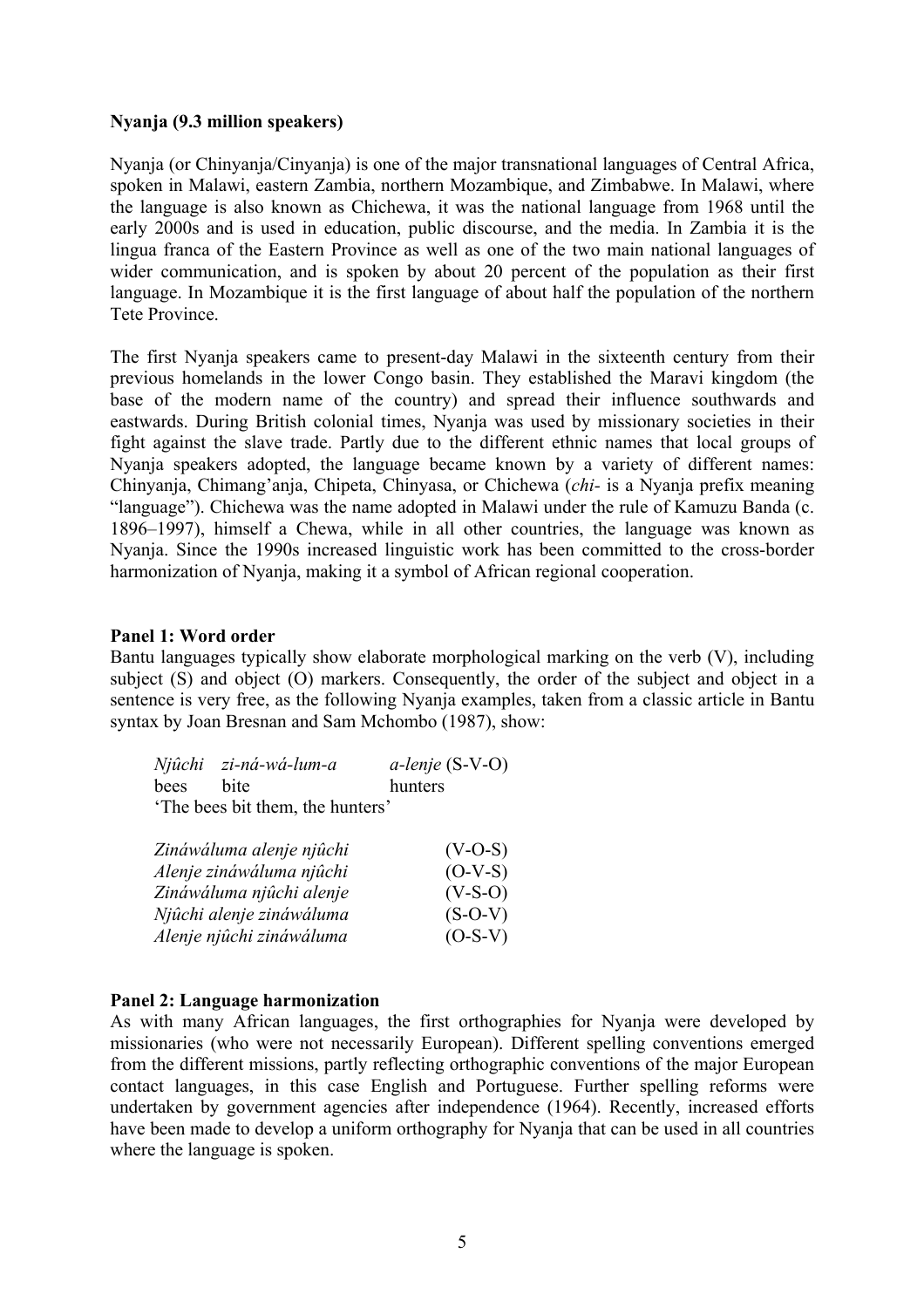#### **Kinyarwanda (9 million speakers)**

Kinyarwanda is the main language of Rwanda and is spoken by about 9 million people throughout the country, as well as in the neighbouring Democratic Republic of Congo, Burundi, Uganda, and Tanzania. Kinyarwanda is closely related to Kirundi, the national language of Burundi, as well as to Kiha, spoken in Tanzania. Given the close relationship between these three languages, Kinyarwanda is probably understood by about 20 million people. It is a Bantu language of the interlacustrine (Great Lakes) group and is classified as D61 in Guthrie's (1967–71) classification. There are several dialects, including Ikireera, Ikigoyi, Igisoozo, Igikiga, Igishobyo, Oluciga, Igihavu, Ururashi, Amashi, Ikiyaaka, and Ikinyanduga, on which standard Kinyarwanda is based. Kinyarwanda is the language of both Hutus and Tutsis, the two ethnic groups involved in the 1994 genocide, during which about a million Rwandans, mostly of Tutsi ethnic origin, lost their lives.

Kinyarwanda is used as a national and official language in Rwanda, and plays an important role in public life and in the media, where it is used in print and radio. It is also broadcast over the BBC, VOA, and Deutsche Welle. In addition, French and English are used as official languages and they play a role in government, administration, and academia. Kinyarwanda is used as a language of instruction in primary education, but is only taught as a subject in secondary and higher education, while the language of instruction shifts to French.

#### **Panel 1: Kinyarwanda multiple object marking**

As with many other Bantu languages, objects in Kinyarwanda can be expressed by so called object markers. This means that in comparison to English where pronouns which refer to persons, objects or places (e.g. *them, us, you, there* in the example below) are independent words, they are part of the verb *heera* 'to give' in Kinyarwanda (represented by *zi, tu, gu, ha,* respectively, in the example below).

*ba-ra-zí-tú-gú-há-héera*  'They are giving them to us for you there'

(Data from Kimenyi 1980: p. 183, A relational grammar of Kinyarwanda. Berkeley: University of California Press.)

#### **Panel 2: Numbers**

Counting in Kinyarwanda up to ten is as follows:

| $-mw\acute{e}$ | one   |
|----------------|-------|
| -biri          | two   |
| -tatu          | three |
| -né            | four  |
| -taanu         | five  |
| -taandátu      | six   |
| -riindwi       | seven |
| náani          | eight |
| icyenda        | nine  |
| icúmi          | ten   |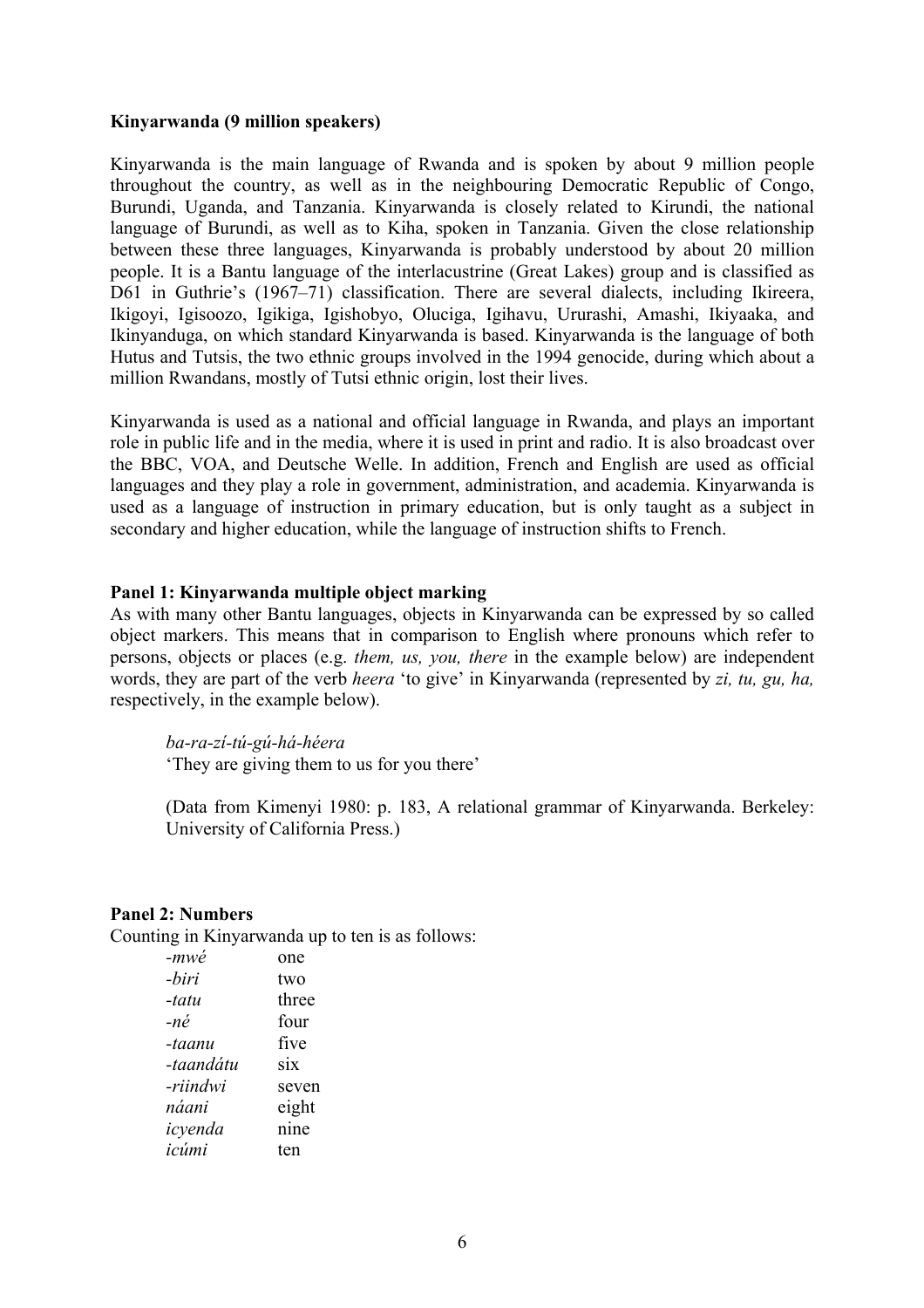## **Luba (7.8 million speakers)**

Luba (also called Luba-Kasai or Tsiluba) is a Bantu language spoken in the Kasai-Occidental, Kasai-Oriental, and Katanga provinces of the southern Democratic Republic of Congo (DRC). There are distinct differences between the eastern and western Kasai region dialects, and between these dialects and the Katanga province dialect, which is called Ki-Luba.

The Luba originated from the relentless expansion of the Luba Empire (1585–1889), characterized by a centralized authority vested in a sacred king (*Mulopwe*), which dates back as far as 1500. The empire only began to diminish in 1870 as Arab slave traders and European invaders challenged notions of Luba supremacy. However, even today local customs and artistic styles continue to reflect a strong Luba influence.

Luba is one of the four national languages of the DRC and is a lingua franca for almost a million second-language speakers. Like the other three national languages (Lingala, Swahili, and Kongo), it is used as a medium of instruction in the first few years of primary education, dating back to the time of the occupation by the Belgians. Despite the large number of speakers, Luba is slightly overshadowed by the more widespread Lingala and Swahili, which many Luba also speak, in addition to French. The Luba people are vigilant in their efforts to retain their language, and those Luba living in areas where other lingua franca dominate usually send their children to private language schools where they can continue to learn Tsiluba. State and private media in the DRC use Tsiluba as well as the other national languages. Tsiluba has good language resources including an online Tsiluba-French dictionary.

### **Panel 1: Tonal relative clauses**

Luba is a tone language. Tone is used not only to distinguish lexical items such as *kúbàlá* (to shine) from *kúbálá* (to vibrate/tremble) but also grammatically to distinguish sentence types. Thus the difference between the (declarative) sentence in (a) and the (relative) sentence in (b) below is indicated by the difference in tone pattern on the auxiliary verb *uvwa*. This is in contrast to English where the relative pronoun "who" is used.

| a.             | múntú<br>first person           | ù-vwá<br>auxiliary                         | mú-shípà<br>kill  | ntámbwé<br>lion |
|----------------|---------------------------------|--------------------------------------------|-------------------|-----------------|
|                | 'The man killed the lion'       |                                            |                   |                 |
| $\mathbf{b}$ . | múntú                           | ú-vwá                                      | mú-shípà          | ntámbwé         |
|                | first person                    | auxiliary<br>'The man who killed the lion' | kill              | lion            |
|                | Panel 2: Counting to 10 in Luba |                                            |                   |                 |
| -mwè/mwà       |                                 | one                                        | sambòmbò(ù)       | <b>S1X</b>      |
| -bìdì          |                                 | two                                        | bwandabutekète(a) | seven           |
| -sàtù          |                                 | three                                      | mwandamukùlù      | eight           |
| -naayi         |                                 | four                                       | citeema           | nine            |
| -taanu         |                                 | five                                       | diikùmi           | ten             |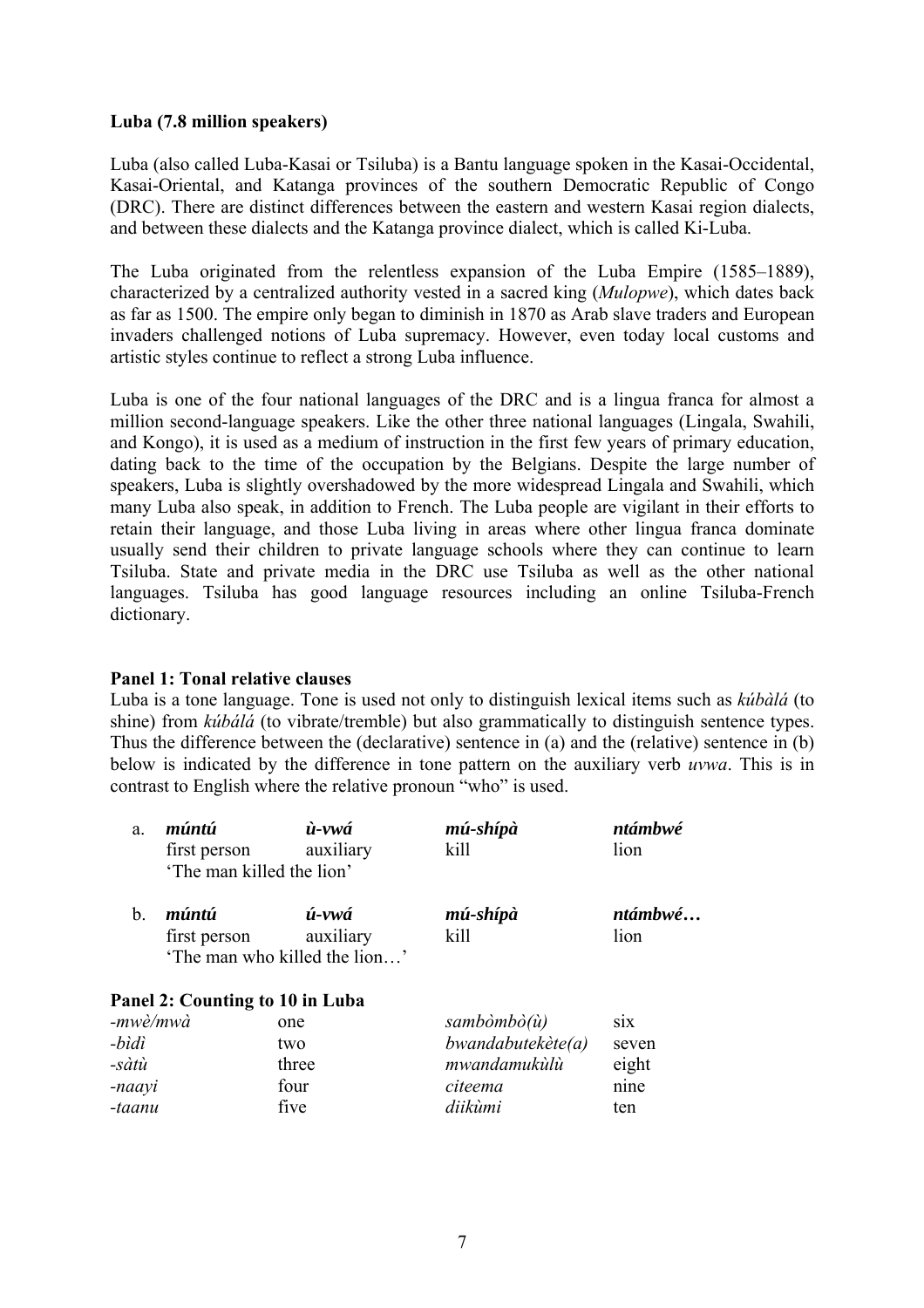### **Xhosa (7.2 million speakers)**

Xhosa is a tone language in the Nguni group of Bantu (classified as S40 in Guthrie's system). Xhosa is spoken in the Transkei coastal region of South Africa. It is one of the 11 national languages of South Africa, and is taught in primary and secondary schools. Xhosa is most closely related to the other Nguni languages: Zulu, Ndebele, and Swati. It is the second most common home language after Zulu in South Africa.

Xhosa is written using a Latin alphabet-based system. It has three basic click sounds represented orthographically by *c* for dental clicks, *x* for lateral clicks, and *q* for alveolar clicks. Tones are not indicated in the written form despite the fact that they differentiate lexical meaning. The presence of clicks in Xhosa is a reflection of contact with Khoi-San languages at some point in history. It is estimated that 15 percent of Xhosa vocabulary comes from its Khoi-San neighbours. Xhosa has also borrowed in recent times from Afrikaans and English.

The three basic click sounds can each be produced in five different ways, giving a total of 15 clicks in the language. The five dental clicks are made with the tongue on the back of the teeth, and are similar to the sound represented in English by "tut-tut" or "tsk-tsk" to reprimand someone. The five lateral clicks are made by the tongue at the sides of the mouth. The five alveolar clicks are made with the tip of the tongue at the roof of the mouth, and sound something like a cork pulled from a bottle.

The South African Broadcasting Corporation (SABC) broadcasts in Xhosa on both radio (*Umhlobo Wenene* FM) and television, while films, plays, and music are also produced in the language. There is also an abundance of literary works in Xhosa, including prose and poetry, and newspapers and magazines.

### **Panel 1: The national anthem of South Africa**

South Africa's national anthem is in Xhosa. The first verse is as follows:

*Nkosi, sikelel' iAfrika; Malupakam'upondo lwayo; Yiva imithandazo yethu Usisikelele.*

Lord, bless Africa; May her horn rise high up; Hear Thou our prayers And bless us.

## **Panel 2: Miriam Makeba's click songs**

The best internationally known performer of Xhosa songs is Miriam Makeba (b. 1932) whose songs *Qongqothwane* and *Baxabene Oxamu* are known for their large number of click sounds. *Qongqothwane* ("The Knock-Knock Beetle," (known in English as *The Click Song*) is a Xhosa wedding song with the frequent occurrence of clicks:

*Igqira lendlela nguqongqothwane Igqira lendlela kuthwa nguqongqothwane*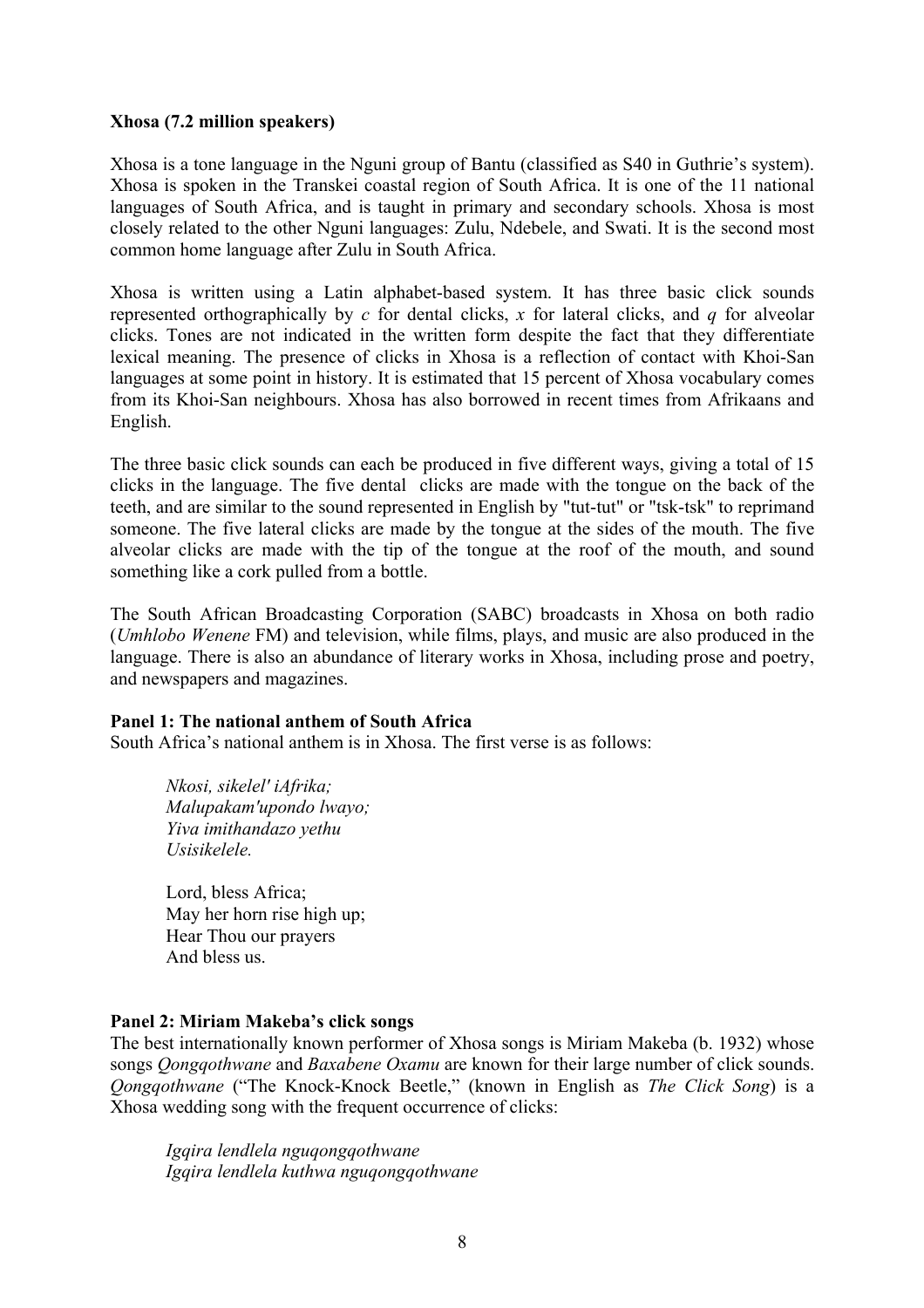# *Sebeqabele gqithapha bathi nguqongqothwane Sebeqabele gqithapha bathi nguqongqothwane*

The diviner of the roadways is the knock-knock beetle The diviner of the roadways is said to be the knock-knock beetle It has passed up the steep hill, the knock-knock beetle It has passed up the steep hill, the knock-knock beetle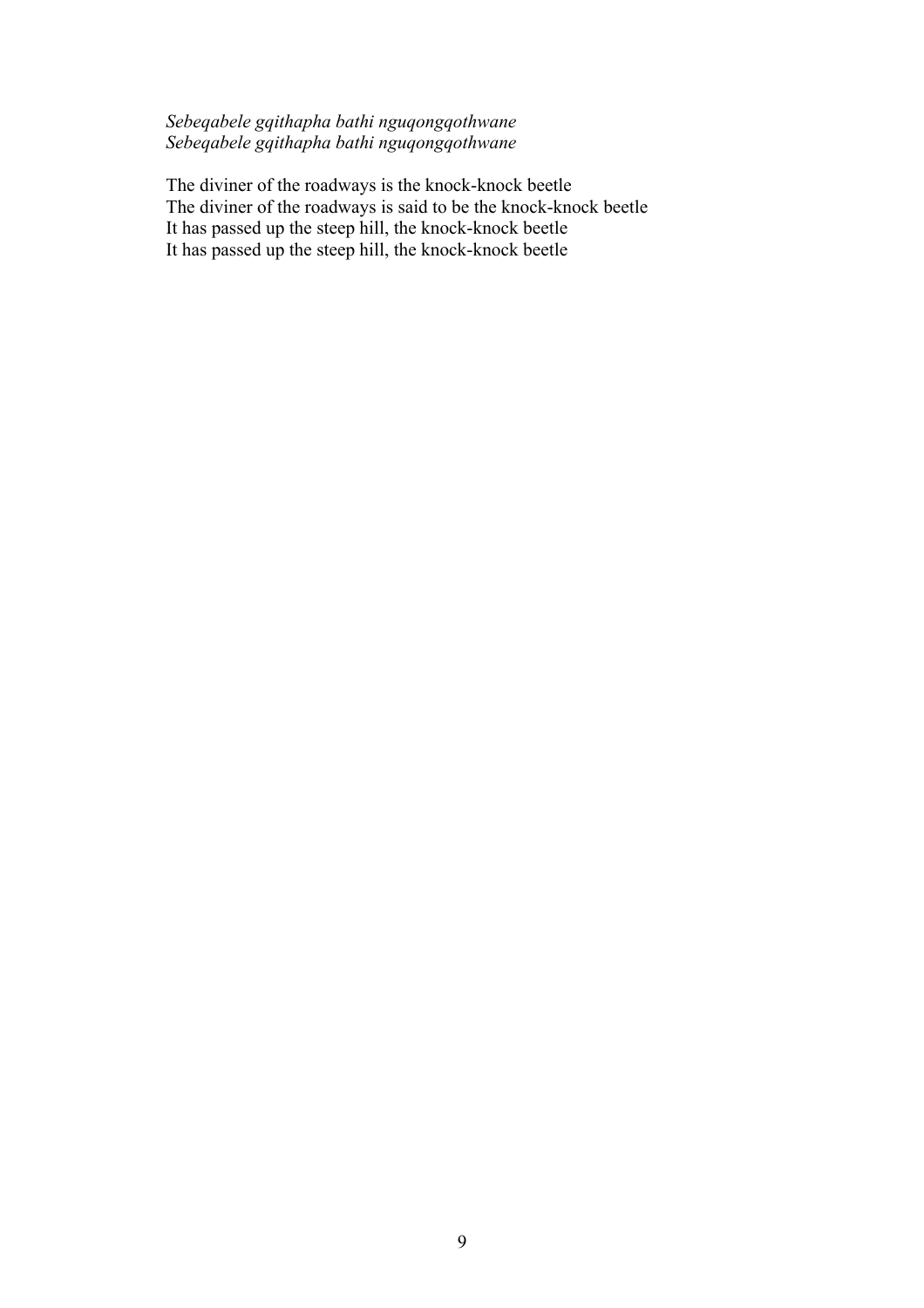## **Afrikaans (6 million speakers)**

In terms of number of speakers, Afrikaans is the third-largest language in South Africa, and it is one of the 11 South African national languages. It is also frequently spoken in Namibia.

Afrikaans is closely related to Dutch and owes its presence in Southern Africa to the establishment in 1652 of a refreshment station of the Dutch East India Company for the company's shipping route to East Asia. The initially small Dutch community grew, and during the subsequent centuries came into contact with speakers of Khoisan languages; slaves brought from Dutch possessions in India, Indonesia, and Sri Lanka; as well as speakers of other European languages.

Due to the heterogeneous linguistic situation during the formation of a distinct African variety of Dutch (Afrikaans means "African" in Dutch), Afrikaans is sometimes thought of as a semicreole, and there are a number of non-Germanic features in Afrikaans, even though the syntax is similar to Modern Dutch. Over time Afrikaans speakers developed a strong sense of their own linguistic identity, and following two *Taalbewegings* (language movements) Afrikaans was standardized in 1925 and became an official language of South Africa.

During apartheid (1948–93), questions of language were highly politicized in South Africa and Afrikaans became associated with the oppressive regime, highlighted in the 1976 Soweto uprising that originated with schoolchildren protesting against the compulsory use of Afrikaans in black schools. Today, Afrikaans is widely used in South Africa and there are Afrikaans newspapers, television and radio stations, as well as a range of Afrikaans creative writing.

## **Panel 1: Double negation of uncertain origin**

The syntax of Afrikaans is in many respects similar to Dutch. However, there are some surprising exceptions, for example the use of double negation:

*Ek ken nie daardie man nie*  I know not that man not 'I don't know that man'

(Data from Biberauer, 2006, p.1, Doubling vs. omission: Insights from Afrikaans. Online Proceedings of the workshop on syntactic doubling, Meertens Institute Amsterdam, p1-36. http://www.meertens.knaw.nl/projecten/edisyn)

This is quite unlike Modern Dutch and indeed other West Germanic languages, and is sometimes thought of as evidence for the creole origin of Afrikaans.

## **Panel 2: Loanwords**

The Afrikaans lexicon shows influences from a number of different languages: *geitjie* (lizard), *dagga* (cannabis), *kierie* (walking stick), and *abba* (carry) from Khoekhoe; *piesing* (banana), *rottang* (cane), and *blatjang* (chutney) from Malay; *milie* (corn/maize) and *kraal* (pen/corral) from Portuguese Creole; and *malie* (money), *aikôna* (no), and *hokaai* (stop) from South African Bantu languages. In turn, South African English has borrowed *veld* (bush), *braai* (barbecue), and *stoep* (veranda) from Afrikaans.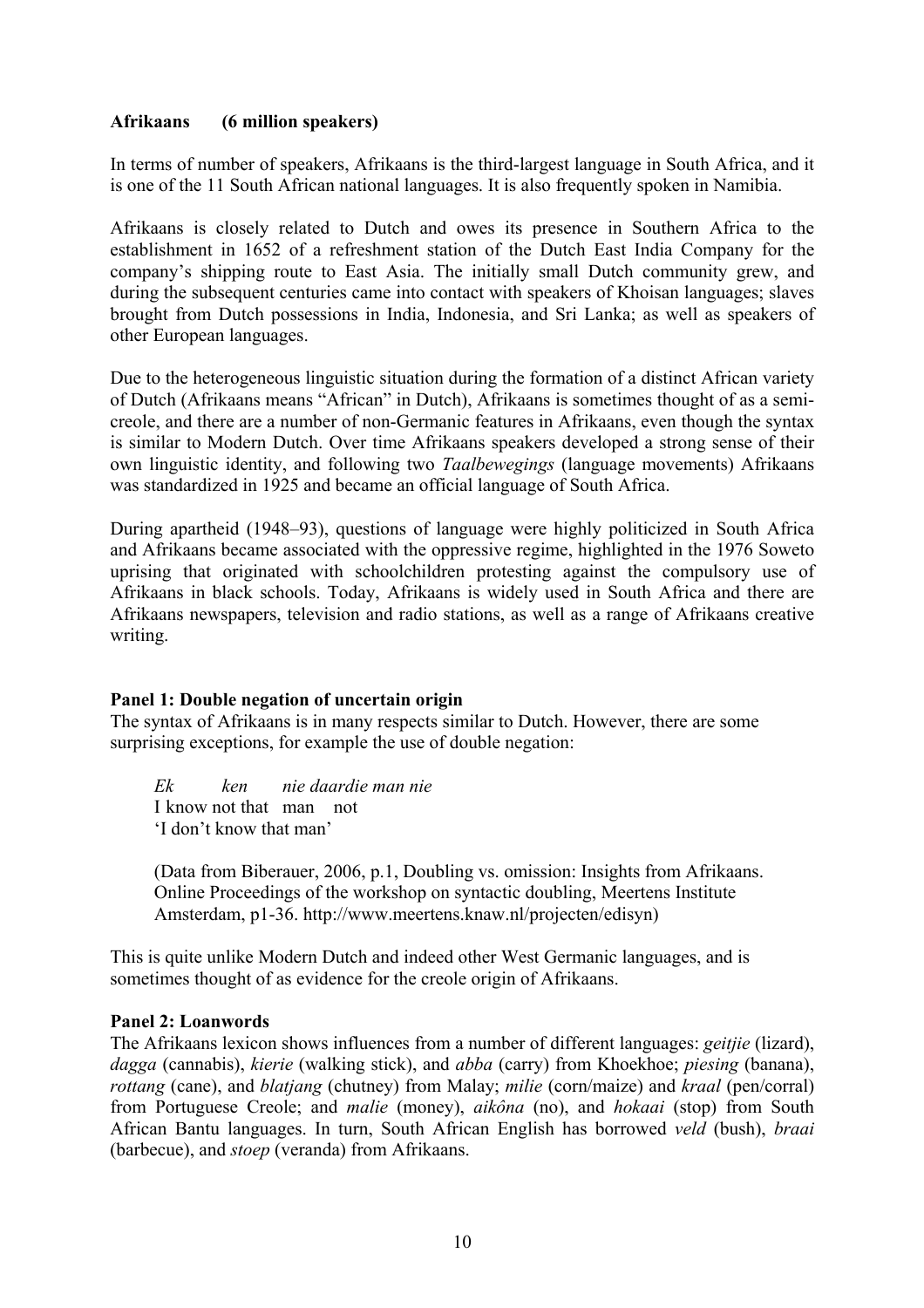## **Kirundi (6 million speakers)**

Kirundi is spoken in Burundi and is part of the Rwanda-Rundi group of the Bantu languages. There are also large groups of refugee settlements of Kirundi speakers in Uganda and Tanzania. Kirundi is mutually intelligible with neighboring Kinyarwanda spoken in Rwanda and it is also related to Ha in Tanzania.

Together with French, Kirundi is an official language of Burundi. It is broadcast both on radio and television, and there are also newspapers in Kirundi: *Ndongozi* (*Pacesetter*) founded by the Catholic Church and a weekly government-based newspaper called *Ubumwe* (*Unity*). The educational and administrative system is conducted in French although Kirundi is used in the first few years of primary education. There has been a standardized Kirundi spelling system since the 1940s, but reportedly there are orthographic differences between Catholic and Protestant writings.

The three major ethnic groups in Burundi—the Twa, Hutu, and Tutsi—all speak Kirundi, although the Twa have a distinct dialect that is intelligible to the other groups. Descendants of the Pygmies, the Twa are the original inhabitants of present-day Burundi. The Hutu arrived from the west in a gradual migration between the seventh and the eleventh centuries. The Tutsi began to appear in the fifteenth and sixteenth centuries, migrating from the Nile region in present-day Sudan and Ethiopia.

The Kirundi people are historically a herding society, and the cow holds a great deal of symbolic power in the national culture and language. For example, a typical Kirundi greeting, *Amashyo*, translates as "May you have herds of cattle." The language is full of references to cattle, which stand for health, happiness, and prosperity.

### **Panel 1: Distinctive tone**

Like many tone languages, Kirundi does not only show distinctive vowel length where vowel length results in a difference in meaning, but also tonal distinction where a difference in tone results in different meanings for the same combination of sounds. Consider the illustration of vowel and tone contrast below. (Low tone is represented by a falling accent while an acute accent represents a high tone.)

| <b>Contrastive Vowel Length</b> |             | <b>Contrastive Tonal Melodies</b> |                                     |
|---------------------------------|-------------|-----------------------------------|-------------------------------------|
| -saba                           | ask         | kòròrà                            | drop                                |
| -saaba                          | shatter     | kóròrà                            | cough                               |
| -fuungura<br>-fuunguura         | eat<br>open | intòòrè<br>intóòrè                | garden eggs<br>small piece of dough |

### **Panel 2: Loanword sources**

Kirundi has incorporated loanwords from Swahili, German, French, Lingala, and Luganda. This reflects the contact the language has had with these groups of people in the nineteenth and twentieth centuries. Swahili was introduced in the mid-nineteenth century by ivory and slave traders from Zanzibar; German from a period of colonial rule and from the settlements of the missionary White Fathers from 1898; French from the period of Belgian rule in the First World War; Lingala from Congolese soldiers who occupied the country from 1932 to the late 1950s; and Luganda from the migration of Kirundi countrymen to the Uganda Protectorate from 1920 to 1960.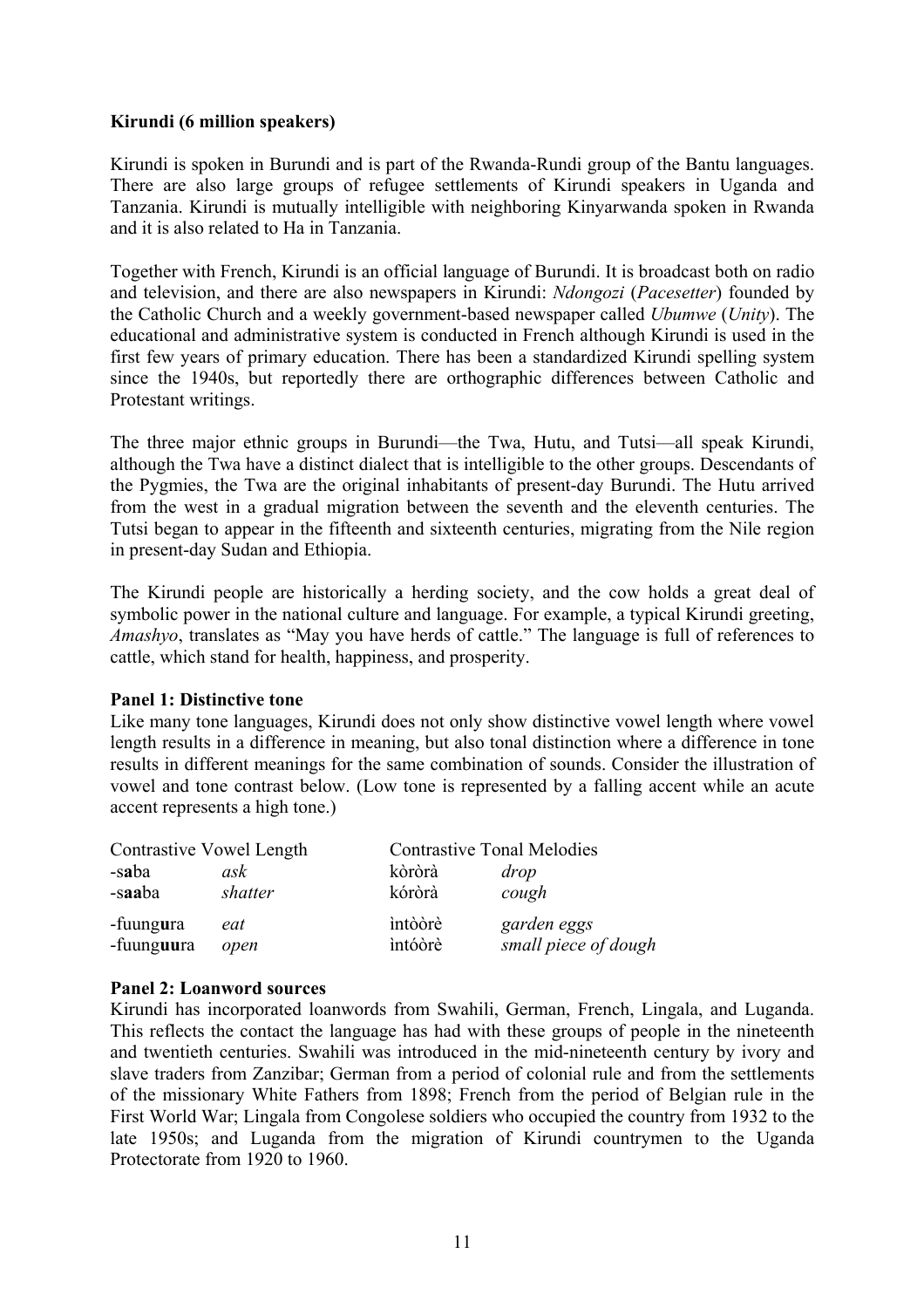### **Gĩkũyũ (5.3 million speakers)**

Gĩkũyũ (sometimes also Gikuyu or Kikuyu) is a major language of Kenya, spoken in *Kirinyaga* (The Shining Mountain) in west central Kenya, on the fertile slopes of Mount Kenya just north of Nairobi. Gĩkũyũ is a Central Bantu language closely related to Meru and Kamba. After Swahili (and English), Gĩkũyũ is among the most widely used languages of Kenya, and several Gĩkũyũ newspapers and magazines are available. The Agĩkũyũ people were closely involved in the fight against British colonialism, notably the Mau Mau rebellion (1952–60), and in Kenya's post-independence politics.

Gĩkũyũ is particularly known for its modern literature. A number of Kenyan authors write in Gĩkũyũ, including Mwangi wa Mutahi, Gatua wa Mbugwa, and Ngũgĩ wa Thiong'o, one of the giants of African literature whose early works in English such as *Weep Not, Child* (1964) and *The River Between* (1965) have become classics of African literature. In the 1970s Ngũgĩ started writing in Gĩkũyũ and his latest book in this language, *Mũrogi wa Kagogo* (*Wizard of the Crow*), appeared in 2006.

### **Panel 1: Gĩkũyũ or Kikuyu?**

The spelling of the name of the language varies from Gĩkũyũ to Gikuyu to Kikuyu, the first usually regarded as the correct form. There are two linguistic backgrounds to this variation. On the one hand, Gĩkũyũ has a seven-vowel system where high and tense mid-vowels are distinguished in the orthography by the use of the tilde ( ). The vowels in the word *Gĩkũyũ* are thus not nasal vowels but rather tense mid-vowels. Using *i* and *u* without the tilde would (incorrectly) indicate high vowels. Secondly, Gĩkũyũ undergoes a so called voicing dissimilation process that disallows a sequence of two voiceless consonants, making the initial *k* in Kikuyu change to its voiced counterpart *g* resulting in *Gĩkũyũ*. Thus *Gĩkũyũ* represents the most accurate spelling of the name of the language.

### **Panel 2: Counting to 10 in Gĩkũyũ**

| -mwe                  | one            |
|-----------------------|----------------|
| -giri or -iri         | two            |
| -tatũ or -thatũ       | three          |
| -na or -nya           | four           |
| -tano or -thano       | five           |
| -tandatũ or -thandatũ | $\overline{S}$ |
| mugwanja              | seven          |
| -nana or -nyanya      | eight          |
| kenda                 | nine           |
| ikumi                 | ten            |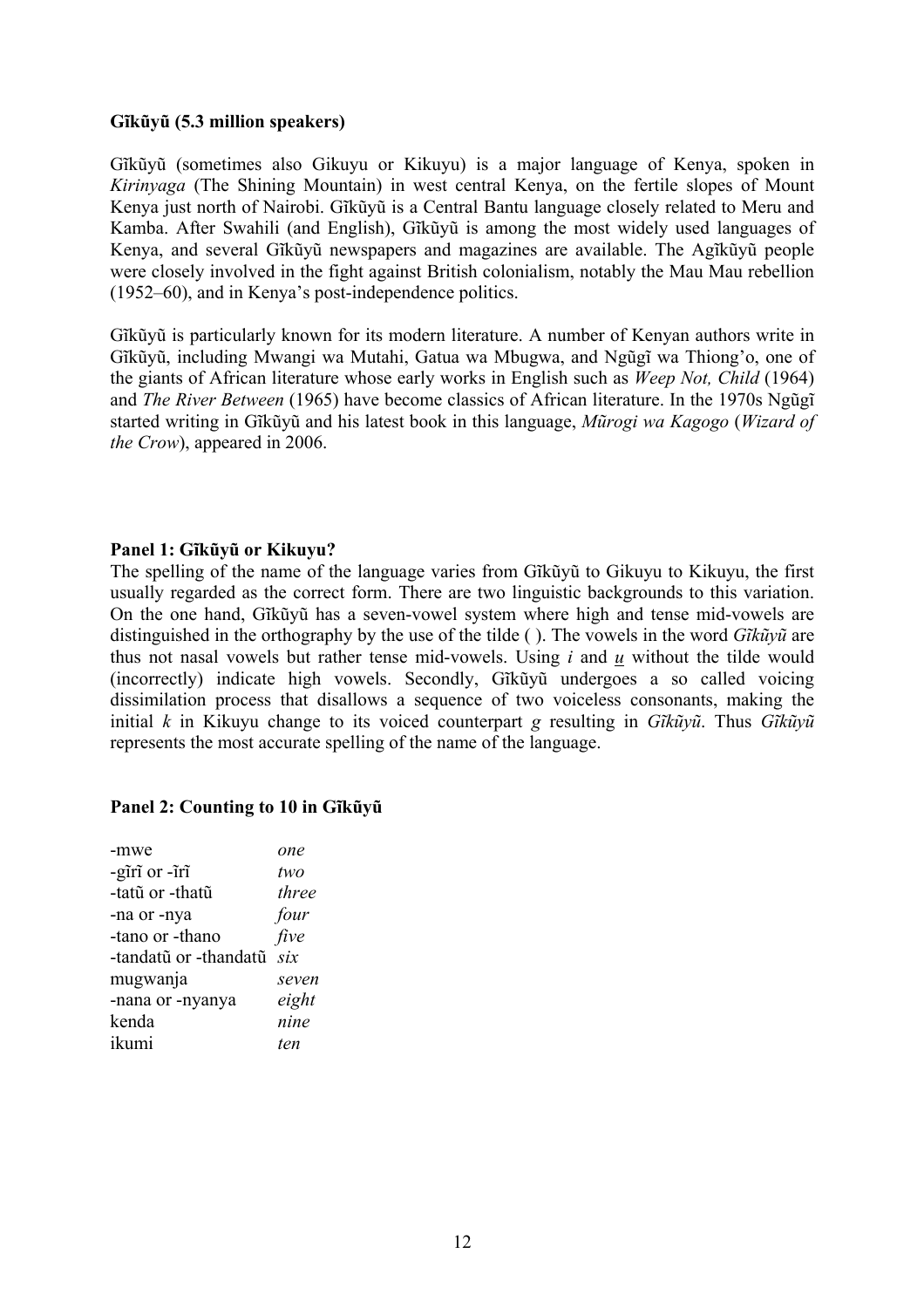### **Swahili (5 million speakers)**

Swahili is a Bantu language spoken by about 5 million first-language speakers, and by an additional 50 million second-language speakers. It is the main language in East Africa, spoken in Tanzania and Kenya, where it is a national language, and parts of Somalia, Uganda, Rwanda, Burundi, the Democratic Republic of Congo, and Mozambique, as well as by expatriates throughout the world. Swahili belongs to the Sabaki group of the Northeast Bantu languages.

Swahili has been spoken on the East African coast since about 800 CE, after Bantu-speaking people from the Great Lakes region reached it. Due to maritime trading, the language became established in Swahili settlements along the coast from Mogadishu to Cape Delgado. Through contact with Arab traders, many Swahili became Muslims, and loanwords from Arabic have entered the language over the centuries, leading to the mistaken belief that Swahili is a "mixed" language.

In the nineteenth and twentieth centuries Swahili spread along trade routes beyond the coast, and it was used as a language of administration in the British colonial period. After independence in Tanzania (1961) and Kenya (1963), Swahili became their national language and shared an official status with English. In Tanzania, and to a lesser extent Kenya, Swahili is widely used today in public administration, (mostly primary) education, and the media. Especially in urban centers, Swahili is increasingly the first language of younger Tanzanians and Kenyans, sometimes sprinkled with English and other African languages.

Swahili has a rich literary (especially poetic) heritage. The earliest surviving Swahili manuscripts, written in Arabic script, date to the first half of the eighteenth century. While Standard Swahili is based on the dialect of Zanzibar, the traditional centers for poetry are Lamu, Pate, and Mombasa in Kenya. More recently, literature in Standard Swahili includes fiction and drama, as well as poetry.

### **Panel 1: Structure**

While the Swahili lexicon has many loanwords from other Bantu languages, as well as Arabic, Indian, and European languages, the grammatical structure of the language is very faithful to its Bantu historical roots. Thus, all Swahili nouns belong to one of sixteen noun classes, which differ in semantic meaning, morphology, and syntax. Verb roots can be changed by adding different derivational suffixes, and within sentences a complex agreement system operates.

### **Panel 2: Loanwords**

Some Swahili words are found in English, the most well known probably being *safari* (journey). A number of others have recently entered English through the musical (and film) *The Lion King*: the characters *simba* (lion) and *rafiki* (friend) are Swahili, as is *hakuna matata* (no problem) and the greeting *Jambo*, a simplified version of the Swahili greeting *Hujambo?*, to which the reply is *Sijambo*.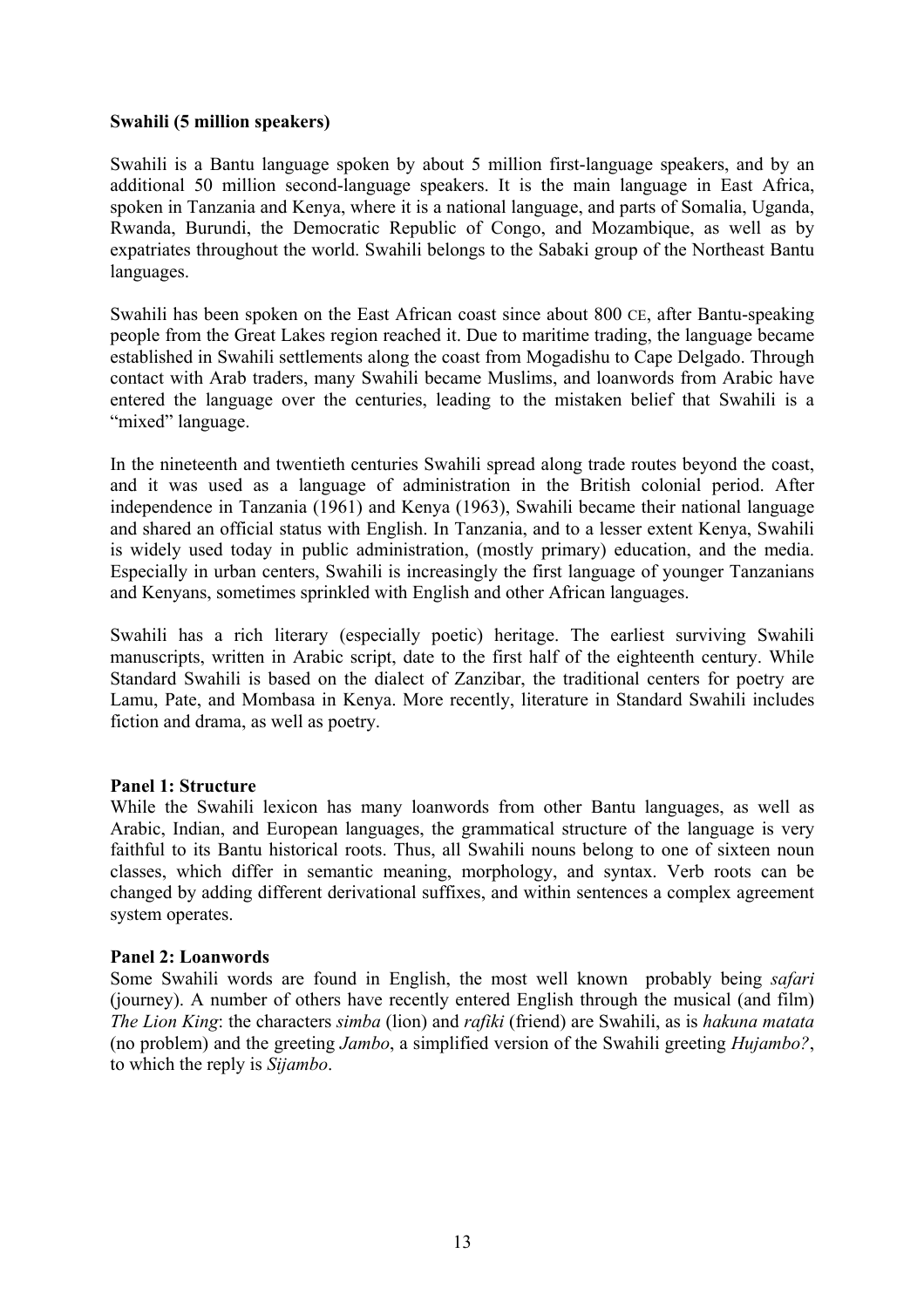### **Sesotho (4.8 million speakers)**

Sesotho (also called Southern Sotho) is a southern Bantu language spoken in the south of South Africa, and is the national language of Lesotho. It is also one of the national languages of South Africa.

A unified orthography for Sesotho, Sepedi (Northern Sotho), and Tswana was proposed in 1945 but was never adopted. The first written form was devised by French missionaries of the Paris Evangelical Mission who arrived in Lesotho in 1833.

The dialects of Sesotho include Sekwena, Sephuthi, Setlokwa, and Setaung in the central region, and Sekgolokwe and Serotse in the northeastern region. The dialects are considered to be mutually intelligible and it is often said that Sesotho has very little dialect variation. It is most closely related to Tswana, Northern Sotho, and Lozi. An interesting feature of Sesotho, in contrast to other Bantu languages, is the nine-vowel system with three different heights in mid-vowels.

One of the earliest written works in Sesotho is *Litsomo tsa Basotho* (Legends of the Basotho), published in 1909 and 1911. There is an abundance of written literature in Sesotho and the highly acclaimed novel *Chaka,* which relays the notorious life of the Zulu warrior-king, was first written in Sesotho by Thomas Mafolo (published in 1925). Sesotho is used as a medium of instruction in Lesotho and can also be studied at the university.

### **Panel 1: Clicks**

Sesotho has a large system of 40 consonants which includes click consonants inherited from Khoisan and Nguni languages. The three click sounds of the language are more adequately described as involving one click that is produced in three different ways, as radical (using the back of the tongue, nasal, or aspirated:

| Radical:   | <i>geta</i> (finish) <i>ho goga</i> (to chat)    |
|------------|--------------------------------------------------|
| Nasal:     | <i>ngalo</i> (place) <i>ho ngosa</i> (to accuse) |
| Aspirated: | <i>qhitsa</i> (drip) <i>qhwaya</i> (wave)        |

### **Panel 2: Tsotsitaal**

Sotho is one of the languages from which *Tsotsitaal* is derived. Tsotsitaal is an urban sociolect consisting primarily of a unique vocabulary and a set of idioms used (most commonly) with the grammar and inflexion rules of Sotho or Zulu. It is a part of the youth culture in most Southern Gauteng townships and is the primary language used in Kwaito music, a genre that emerged in Johannesburg in the early 1990s. Tsotsi, as in the title of the 2006 South African Oscar-winning film in the foreign-language category, translates as "thug," so *tsotsitaal* (*taal* from Afrikaans "language") translates as "thug-language."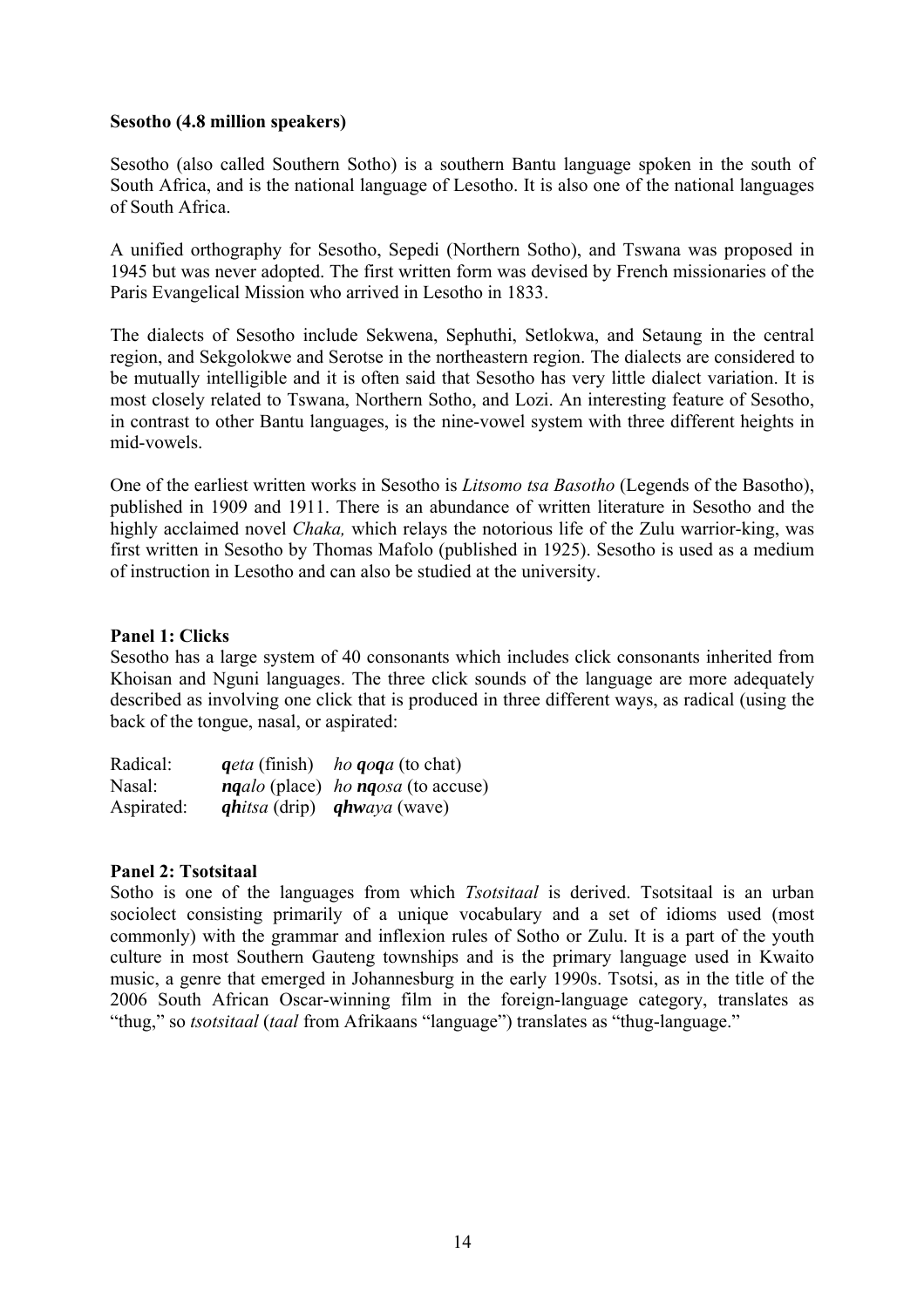## **Tswana (4.5 million speakers)**

Tswana, also called Setswana, is a Bantu language spoken in Botswana (1.1 million speakers) and South Africa (3.3 million speakers), and parts of Namibia and Zimbabwe. It is closely related to Sesotho and Northern Sotho. Tswana has eight dialects namely: Sekgatla, Sengwaketse, Sengwato, Sehurutshe, Serolong, Setlharo, Sekwena, and Setlhaping. Tswana is, next to English, the official language of Botswana with a large number of second-language speakers who use it as a lingua franca.

Standard Setswana incorporates features of all the eight dialects. Representatives from all dialects form the Setswana Language Board, which among other things is responsible for the standardization of the language to be used in schools and in the literature. This board has established one standard Setswana for all the dialects, and no single dialect can claim to have had a greater influence on the standard language.

Setswana is used in Botswana as the language of instruction in the first four years of education. In South Africa, Setswana is one of the eleven official languages recognized in the 1996 constitution and it enjoys legal rights in a number of official contexts. In Botswana a daily newspaper, *Dikgang Tsa Gompieno*, and a monthly newspaper, *Kutlwana*, are published in Tswana. Both the South African Broadcasting Company and Radio Botswana broadcast radio and television programs in Tswana.

## **Panel 1: Dialects**

Among the eight Tswana dialects, four different groups can be distinguished on phonological grounds. The northern dialect's alveolar, voiceless stop /t/ corresponds to the southern dialect's lateral [], orthographically spelt as /tl/, as for example in *tou* versus *tlou* (elephant) or *tala* versus *tlala* (famine). Furthermore, eastern and western dialects can be distinguished by /f/ versus /h/ respectively: *phefo* versus *pheho* (wind), or *-fisa* versus *-hisa* (burn).

## **Panel 2:** Women pioneers in teaching Tswana

While foreign missionaries can be regarded as the heralds of western education in Botswana through the London Missionary Society who came to southern Africa in 1817 and translated the Bible into Tswana, education and particularly the teaching of reading and writing in Tswana is owed to women missionaries aided by Tswana women, themselves converts. Of importance are Kolebale and Semane Setlhoko who are considered pioneers of teaching Tswana, the latter having also tutored the first president of Botswana Sir Seretse Khama. (See P.T. Mgadla, 1997, Missionary wives, women and education: the development of literacy among the Batswana 1840-1937. PULA Journal of African Studies Vol 11, no.1: 70-81).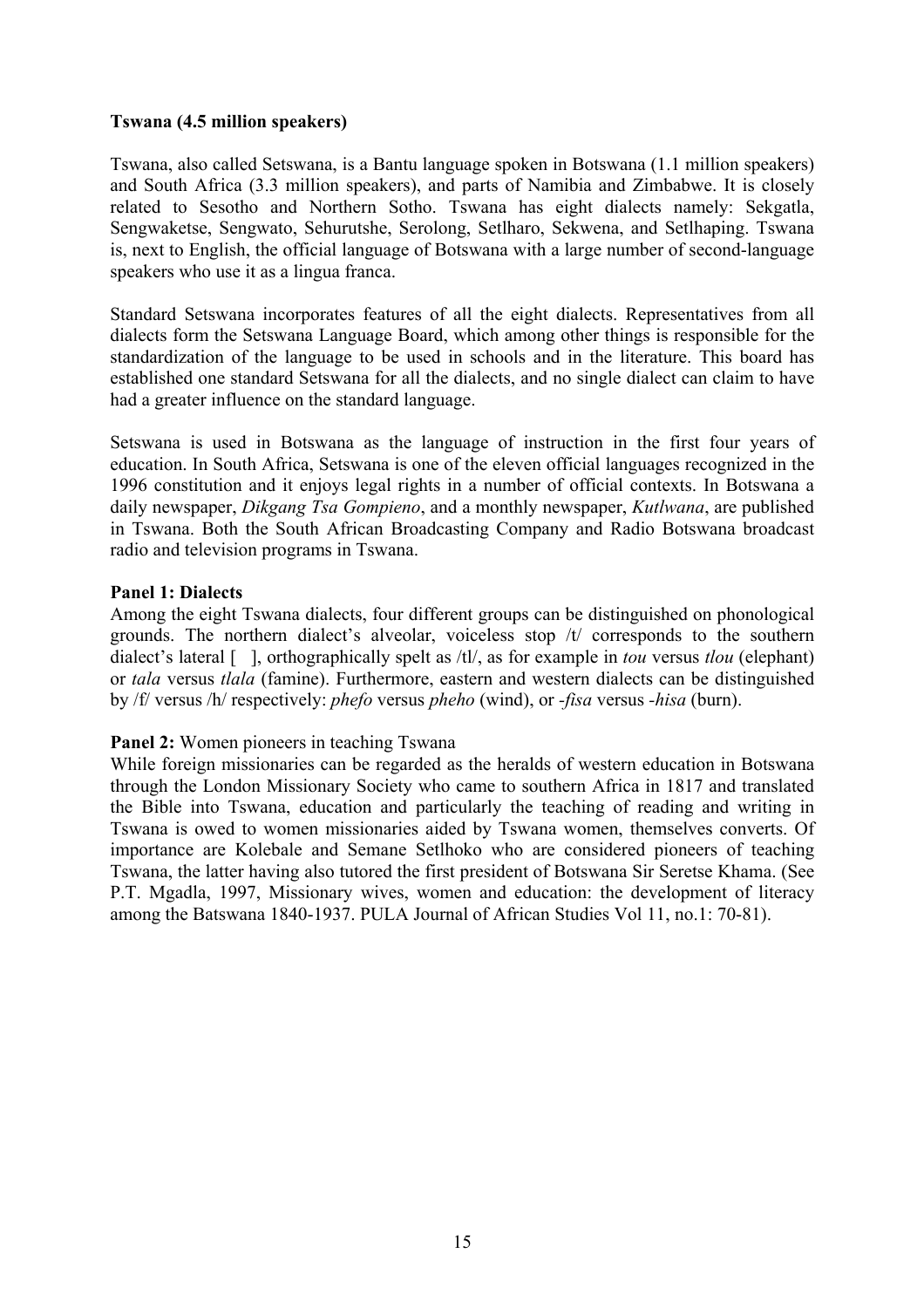### **Kituba (4.3 million speakers)**

Kituba is a Bantu Creole based on Kikongo. It originated in the late fifteenth century as a contact language between speakers of not entirely mutually intelligible varieties of Kikongo who were involved in trading along the River Congo, prompted by the Portuguese presence on the coast. Kituba's development into a creole was slow and gradual despite its widespread and regular use. However, the construction of the Brazzaville-Pointe Noire railroad at the beginning of the twentieth century gave the language new life; a grammatically simplified language evolved from railway workers of diverse linguistic backgrounds. By the 1940s, it had gained a community of native speakers that has also developed a written form.

Kituba was spoken by many Africans from the western Central African region who were taken into slavery and sold to the Americas. For this reason, the language is found in the rituals of African-derived religions in Brazil, Jamaica, and Cuba. It is also one of the sources of Gullah spoken in South Carolina and Georgia, and the Palenquero creole in Colombia.

Kituba is now an official language both in the Democratic Republic of Congo (formerly Zaire) and the Republic of Congo. It is also referred to as *Kikongo ya leta* ("Kikongo of the state administration") in the DRC and also as *Kikongo* for short, as differentiated from the Kikongo of the Bakongo people of the DRC and Angola. In the DRC, Kituba is the main lingua franca in the provinces of Kongo Central, Kwango, and Kwilu, and to a lesser extent Kinshasa, Mai-Ndombe, and Kasai. Most speakers of Kituba also speak other lingua francas in addition to French.

### **Borrowed words**

Although the bulk of Kituba words come from Kikongo, other Bantu languages have influenced Kituba as well, including Kimbala, Kisongo, Kiyaka, Kiyansi, Lingala, and Swahili. There are also many borrowed words from French, Portuguese, and English. A few examples are as follows:

| Kituba borrowed word |             | Source language                   |
|----------------------|-------------|-----------------------------------|
| sandúku              | (box)       | (Swahili sanduku)                 |
| matáta               | (trouble)   | (Swahili matata)                  |
| letá                 | (state)     | (French l'état)                   |
| sodá/solodá          | (soldier)   | (French soldat)                   |
| kilápi               | (pencil)    | (Portuguese <i>lápis</i> )        |
| mesa                 | (table)     | (Portuguese/Spanish <i>mesa</i> ) |
| katekisimu           | (catechism) | (English "catechism")             |
| bóyi                 | (boy)       | (English "boy")                   |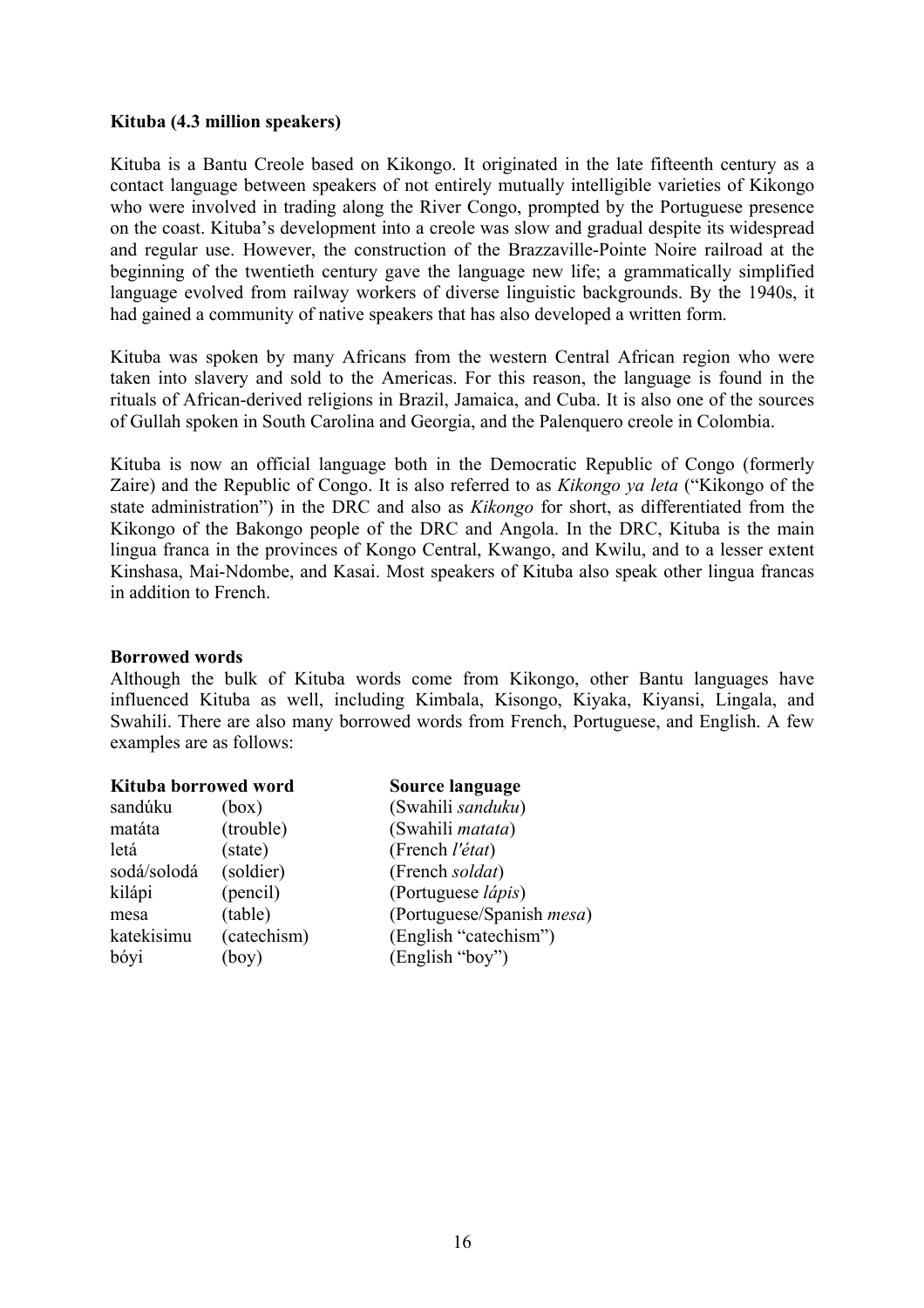### **OTHER LANGUAGES**

### **Northern Sotho (4.2 million speakers)**

Northern Sotho, or Sesotho sa Leboa, is a southern Bantu language related to Southern Sotho and Setswana. It is spoken in the Transvaal province of northeastern South Africa. Sepedi is the main dialect on which the standard orthography of Northern Sotho, which consists of up to 30 dialects, is based. The division between Northern Sotho, Southern Sotho, and SeTswana is based more on historical and social factors, as the three languages are mutually quite intelligible. Northern Sotho is one of the official languages of South Africa taught in primary and secondary schools. There is a fair amount of literature describing Northern Sotho, including grammars and dictionaries.

#### **Luo (4 million speakers)**

Luo is an eastern Sudanic language of the Nilo-Saharan family. It is spoken in southern Sudan, northern Uganda, eastern Democratic Republic of Congo, western Kenya, and the northern tip of Tanzania. The Luo from Luoland in Kenya are the third-largest ethnic group after the Kikuyu and the Luyha, numbering over 3 million. Luo is taught in primary schools, and Luo speakers usually speak Swahili and English. Song is a popular genre of Luo culture, and most stories are also accompanied by song. *Gidi Gidi Maji-Maji* are a popular hip-hop duo in Kenya whose song lyrics are mostly in Luo mixed with Swahili and English. The internationally famous *Song of Lawino* was first written in Luo as *Wer pa Lawino* by the Acholi-born Ugandan poet Okot p'Bitek (1931–1982).

## **Runyakitara (4 million speakers)**

Runyakitara, a language spoken in western Uganda, is sociolinguistically remarkable for it only developed in the 1980s as a combination of the closely related varieties of Runyankore, Runyoro, Rutooro, and Rukiga. Through standardization, these four previously rather minor languages of Uganda, where more than 40 languages are spoken, have consolidated into one of the country's main languages, spoken by 20 percent of the population. Runyakitara is named after the Kitara kingdom of western Uganda, which was thriving from the fifteenth century onwards, but had declined by the nineteenth century and was further oppressed under British colonialism. Runyakitara today is used in radio, print media, and education.

### **Sukuma (4 million speakers)**

Sukuma is a Bantu language spoken on the western and southern shores of Lake Victoria in northwestern Tanzania, a few hundred miles south of the equator. Sukuma is closely related to Nyamwezi. The two languages share close ethnic links and a high lexical similarity of over 80 percent. Kiya and Kigwe are the main dialects of Sukuma. Most speakers of Sukuma are bilingual with Swahili. The political influence of Swahili has meant that despite the large number of Sukuma speakers there is hardly any written literature in the language. Swahili being the sole official language, Sukuma has no official status in the educational or political sector, and the younger generation increasingly incorporate Swahili loanwords into Sukuma. However, Sukuma culture is rich in oral folklore and narratives that are also expressed in song.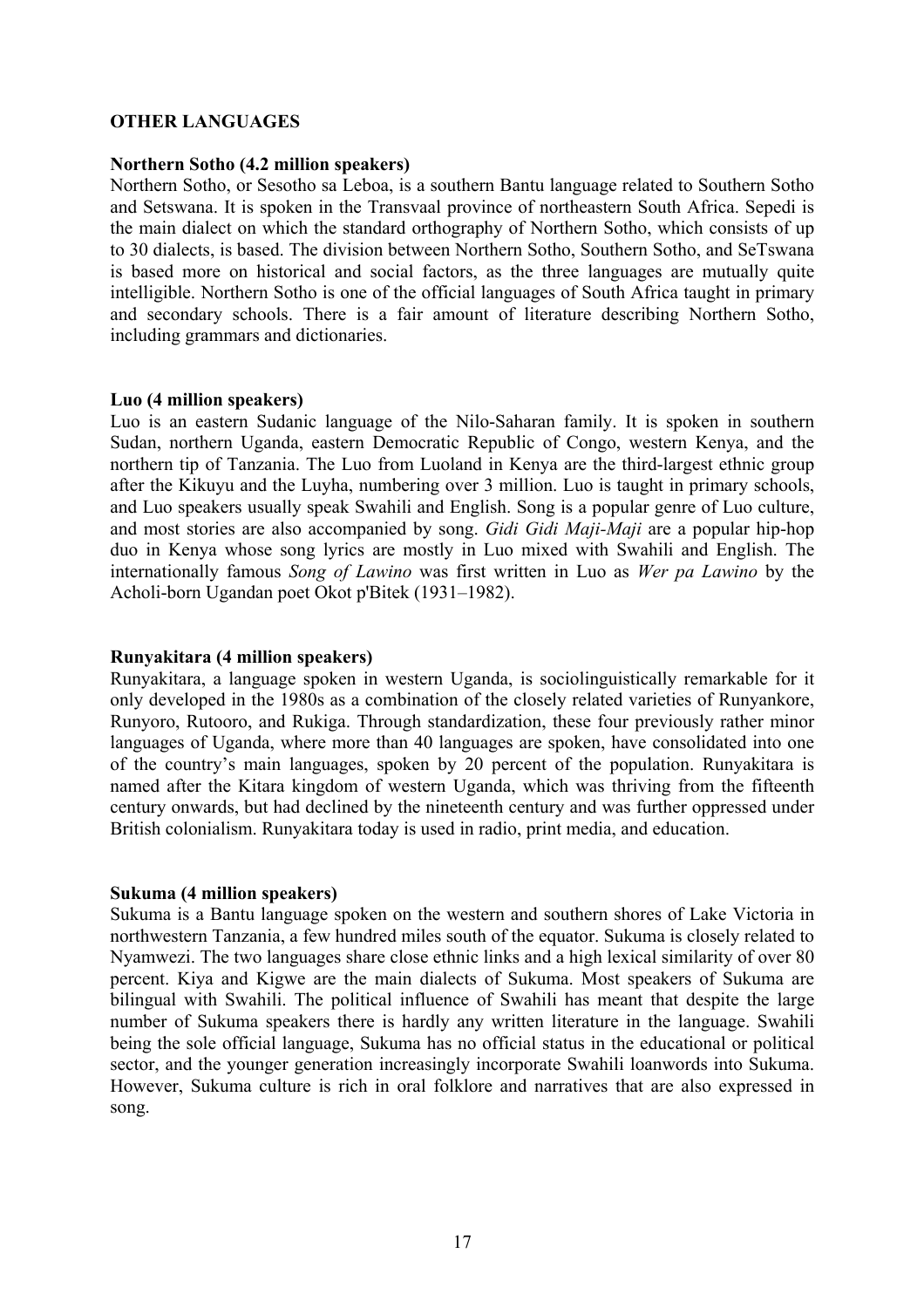### **Tsonga (4 million speakers)**

Tsonga is spoken in the Limpopo province of South Africa and in Mozambique. There are also a few speakers in Zimbabwe and Swaziland. Tsonga is a Bantu language. There are various dialects, but the three most distinct are Xironga, spoken in Maputo and the surrounding areas in Mozambique; Xitshwa/Chihlengwe, spoken in Zimbabwe and in Mozambique; and Xitsonga, spoken in South Africa. All dialects have been influenced by Zulu, and as a result Tsonga now has click consonants in borrowed words. It has been referred to as a whistling language because of its whistling consonants such as *sw/sv, tsw/tsv*, and *dzw/dzv*, which are akin to Shona.

### **Umbundu (4 million speakers)**

Umbundu is a Bantu language spoken in southern Angola in the provinces of Bié, Huambo, and Benguela. It is the most widespread Bantu language, spoken by about a third of the population. A decree passed by the Portuguese in 1919 required all Africans seeking education to speak Portuguese, reducing spoken Umbundu in the urban population. The Umbundu have lost much of their traditional culture during 500 years of Portuguese colonialism, 27 years of civil war, and the consequent migration of people to the urban centers, with most younger people speaking only Portuguese. The official language remains Portuguese, but Umbundu is one of the national languages and there are pilot projects currently underway to use it as a language of instruction in the first years of education.

### **Luganda (3.5 million speakers)**

Luganda is a tone Bantu language spoken north of the northwestern shore of Lake Victoria in the Buganda province of Uganda. Luganda is a regional language, a lingua franca with a large number of second- language speakers and the official vernacular language of education in many school districts. A standardized orthography for Luganda was devised in 1947. Television and radio broadcasts are relayed in the language, and the Roman Catholic Church of Uganda publishes a magazine *Musizi* in Luganda. It is the most widely spoken second language next to English. There is little information on dialects of Luganda but it is closely related to Soga and Gwere.

### **Luyia (3.75 million speakers)**

Luyia is a Bantu language spoken around Lake Victoria in the western province of Kenya and in Uganda. Luyia has more than 10 dialects representing an even larger number of ethnic groups. The Luyia are the second-largest ethnic group in Kenya. The origins of the Luyia can probably be reconstructed to the Bantu migrations out of Cameroon around 1000 BCE, but myth has it that they migrated from the north, coming from as far as Misri in Egypt. Luyia culture revolves around the extended family, and polygamy is allowed if the marriage is conducted under African traditional law or Muslim law.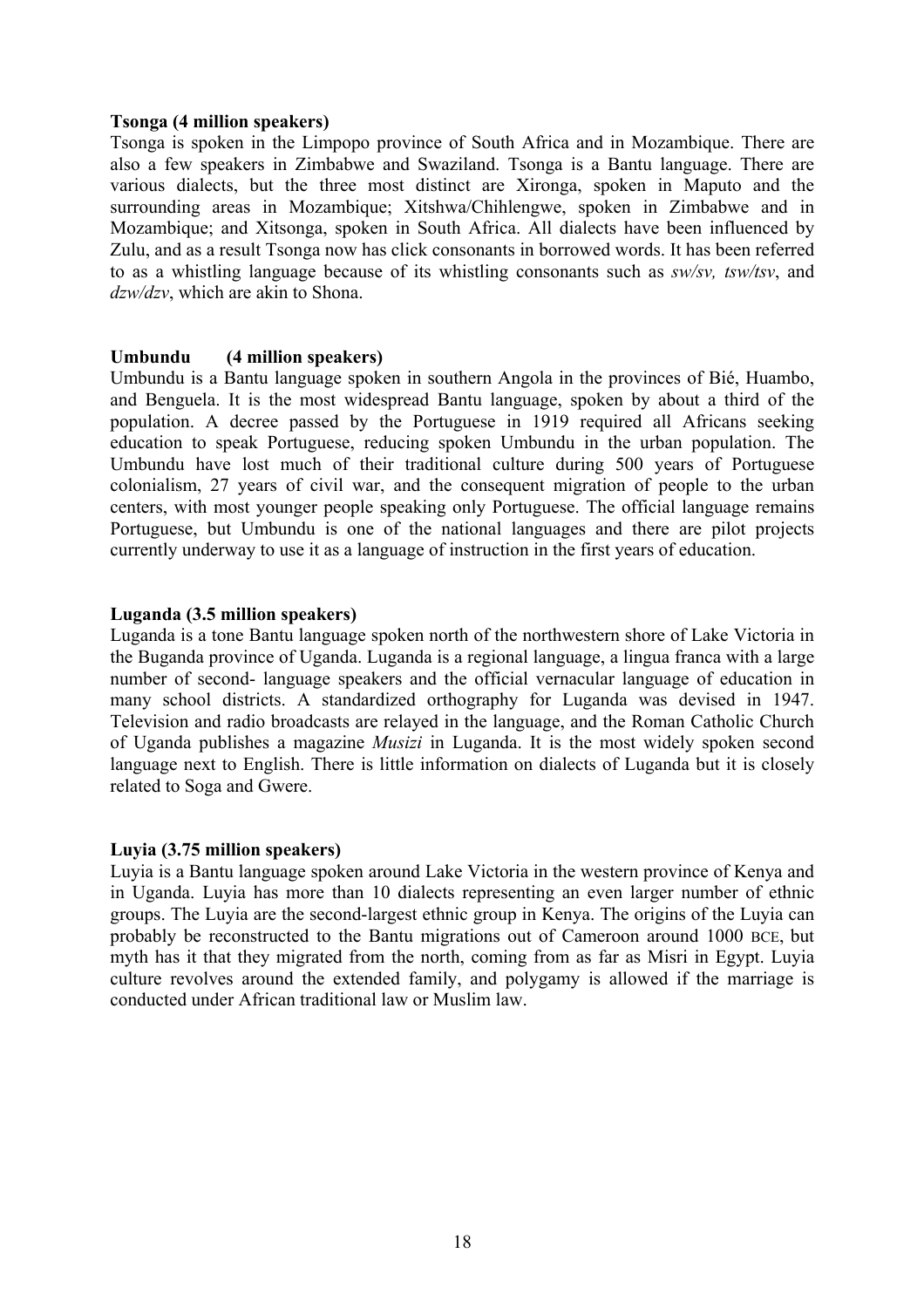#### **Bemba (3.4 million speakers)**

Bemba is a Bantu language spoken in the Northern, Luapula, and Copperbelt provinces of Zambia. Some Bemba is spoken in the Democratic Republic of Congo and Tanzania. The Bemba originate from the Luba-Lunda empires of the upper Congo basin. It is a tone language in which tone is used for lexical and grammatical distinction. It is one of the national languages of Zambia and an important lingua franca in the country. Bemba is the most widely spoken African language in Zambia, with many second-language speakers. There are about 18 ethnic groups that speak it. Bemba is taught in schools and there is a range of literature in the language. The Bemba are renowned for using proverbs as a form of expression. Popular music in Bemba, usually mixed with other African languages and English, is widespread.

### **Lomwe (3.3 million speakers)**

Lomwe is a Bantu language spoken in southeastern Malawi and in the Zambezia province of Mozambique. The Lomwe are originally from what is now Mozambique to the east of Malawi, but today the majority (1.8 million) live in Malawi, having migrated there over a stretch of time before the missionaries (1861). A later Lomwe migration to Malawi happened in the 1930s due to tribal wars in Mozambique. The Lomwe are now one of the four largest ethnic groups in Malawi. However, the dominance of Chichewa in Malawi has radically diminished the use of Lomwe there, which is now spoken only among elders in rural areas. The long period of civil war in Mozambique has also badly affected the rural-dwelling Lomwe.

### **Kikongo (3.2 million speakers)**

Kikongo, or Kongo, is a Bantu language spoken by the Bakongo people living in the tropical forests of the Democratic Republic of Congo, the Republic of Congo, and Angola. It is a tonal language that formed the basis for Kituba, a Bantu creole and lingua franca throughout much of western Central Africa. Kikongo was the earliest Bantu language committed to writing and had the earliest dictionary of any Bantu language. A Kikongo catechism was produced under the authority of Diogo Gomes, a Jesuit born in Kongo of Portuguese parents in 1557, but no version of it exists today. There is some confusion as to the present number of speakers of Kikongo, because the boundary with Kituba is not clear.

### **Kimbundu (3 million speakers)**

Kimbundu is a Bantu language spoken in the provinces of Luanda, Bengo, Malanje, and Cuauza-Norte in central Angola. The Kimbundu have their roots in the Ndongo Kingdom of Chief Ngola (from whom the country derives its name) established around the 1400s. They were subjugated by Portuguese colonists in 1671 after almost 100 years of resistance. Portuguese is the official language of Angola but Kimbundu is one of the six recently established official languages. Located close to the coast and to Luanda, the Kimbundu are more susceptible to Portuguese influences, and the younger generation usually speak a slang that is a mix of Portuguese and Kimbundu. There are some television programmes in Kimbundu but no written literature.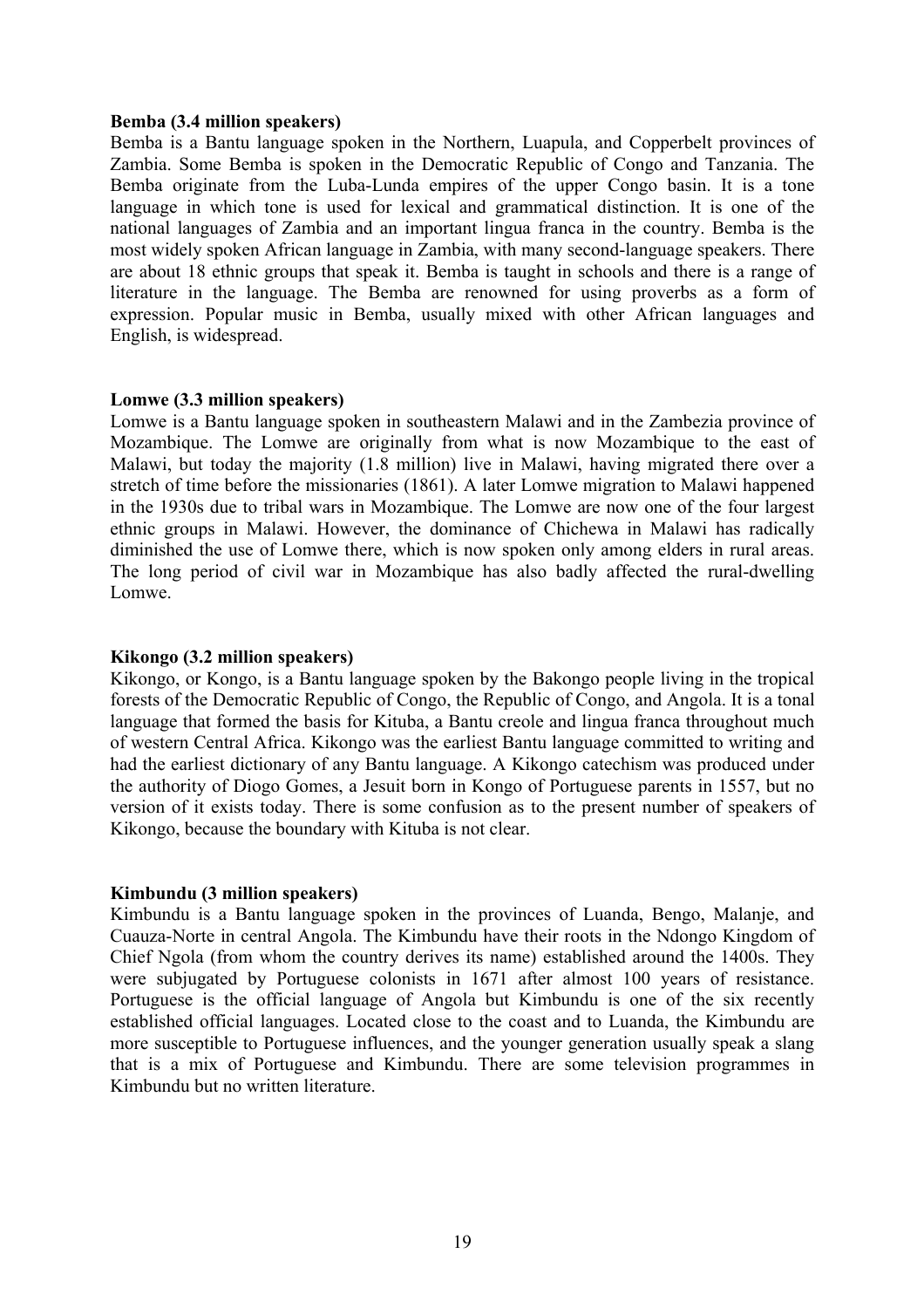#### **Makua (2.5 million speakers)**

Makua (also written Makuwa or Makhuwa) is a Bantu language spoken in the central belt of Mozambique north of the Zambezi river. It is closely related to Lomwe. The Makua are the largest ethnic group in northern Mozambique and Makua is the most important indigenous language there. However, there is no grammar of Makua and it is not taught in schools. The main reason for this is the dominance of Portuguese as the national language, in addition to the almost three-decade civil war (1975-1992), epidemics, scanty economic resources influencing public investment in education, and natural disasters that have afflicted the country. There is, however, hope in sight as the teaching of national languages is currently under experiment in several schools of different provinces.

### **Kalenjin (2.5 million speakers)**

Kalenjin represents a cluster of closely related dialects mainly spoken in the Kenyan western highlands and the Rift Valley. Kalenjin is classified as Nilo-Saharan of the Southern Nilotic group. There are about 12 dialects that came to be known collectively as Kalenjin in the 1940s but the peoples represented can be traced back to about 1500 CE. The main dialects are Keyo, Cherangany, Tugen, Nandi, and Kipsigis, including a few languages of Tanzania and Uganda. Some standardization of the dialects has been attempted but this is arguably yet to be fully completed. The creation of Kalenjin has played a crucial role in the stronger ethnic presence of otherwise small minority tribes and languages, as its people are now Kenya's fourth-largest ethnic group.

#### **Kamba (2.5 million speakers)**

Kamba is a Bantu language spoken in the eastern province of Kenya in an area southwest of Niarobi. Kamba has four dialect clusters: Masaku, South Kitui, North Kitui, and Mumoni. It has structural similarities to Kikuyu, which is spoken in close proximity. Kamba is one of the languages broadcast on the Kenya Broadcasting Cooperation. The Kamba people moved to their present location from western Tanzania (Unyamwezi) into the Usambara Mountains and eastern Kenya. The Kamba are known for their fine craft work in basketry and pottery. They perform spectacular dances displaying their athletic agility and acrobatic techniques.

### **Lingala (2.1 million speakers)**

Lingala is spoken in Kinshasa, capital of the Democratic Republic of Congo, as well as in the northwestern province of Equateur and part of the Haut-Congo. Unlike other languages in the area, Lingala does not serve as the basis for a community but is a strong symbol of Congolese identity. There is a pidgin variety in the northeast called Bangala, which has many words in common with the traditional Congolese variety of Swahili, Kingwana. Lingala spoken in Kinshasa today has incorporated many loanwords from French, while still using the Lingala grammatical structures. It is probably the fastest-spreading language of the four lingua francas of the DRC, since it is the language of the army and of much popular music heard across subsaharan Africa.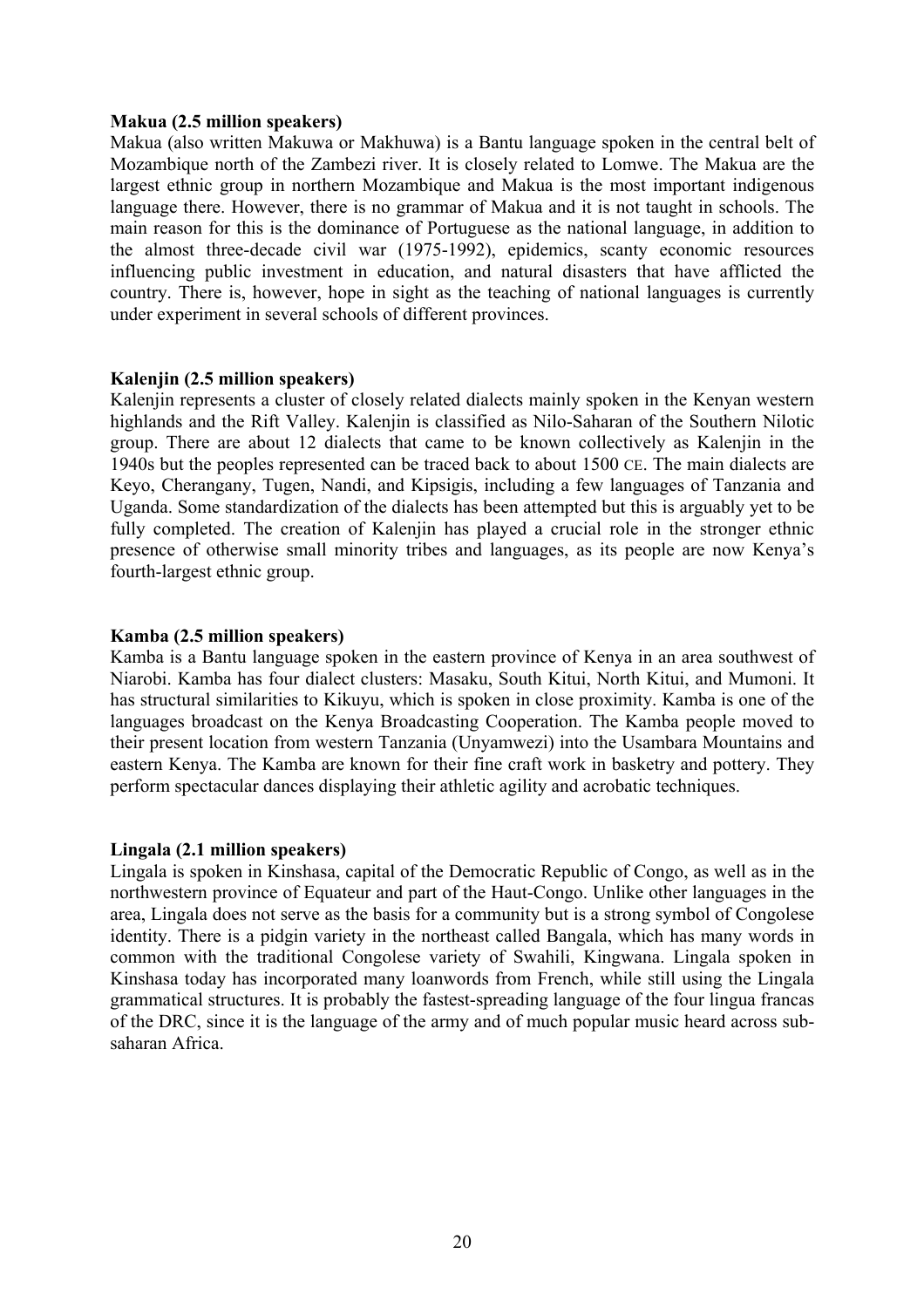### **Yao (2 million speakers)**

Yao is spoken by about 1 million speakers in southern Malawi, and by about half a million speakers each in northern Mozambique and southern Tanzania. Despite the large number of speakers and its historical importance, Yao does not have any official status mainly because it is spread across three different countries, with other languages serving in official functions (Nyanja in Malawi, Portuguese in Mozambique, and Swahili in Tanzania). However, Yao is used in the media in Malawi, and as a cross-border language of wider communication it plays an important role in regional pan-African cooperation. Yao is well known to historians through one of the earliest historiographies of the region, Yohanna B. Abdallah's 1919 *Chiikala Cha Wayao* (*The Yaos*).

### **Swati (1.7 million speakers)**

Swati (also called Siswati or Swazi in Zulu) is a Bantu language of the Nguni group spoken in Swaziland and South Africa. Siswati is the national language of Swaziland and one of the official languages of South Africa. The literacy rate in Siswati is very high in Swaziland, and it is taught in all national schools and used in the media. Siswati manifests *depressor consonants* that provide an example of consonant-tone interaction where a low tone is placed on a vowel following a voiced (obstruent) consonant. Depressor consonants in Siswati also trigger a number of other phonological effects involving tone spreading, tone shifting, and the blocking of tone shift.

#### **Gusii (1.6 million speakers)**

Gusii is a Bantu language spoken in the Kisii district in western Kenya. Many Gusii speakers are bilingual with Luo. Located just 30 miles from Lake Victoria in the Nyanza province, the Gusii live in one of the most productive agricultural areas, making them fairly affluent. They are believed to have settled in this area around the 1800s originating from the Democratic Republic of Congo. The Gusii have a strong oral tradition,and their folklore typically involves prominent figures linked to historical events, especially migrations into the current homeland and the arrival of the British. Naming is an important part of Gusii culture and children are usually given names according to the events surrounding their birth.

#### **Ndebele (1.55 million speakers)**

Ndebele is spoken in southwestern Zimbabwe around the city of Bulawayo, and also in South Africa. Ndebele belongs to the Nguni language cluster within Bantu. It is closely related to Zulu because the Ndebele were a breakaway group from the Zulu in 1821 at the height of the Shaka Empire (1817-1828) led by King Mzilikazi (1790-1868). Ndebele has three clicks sounds. It is the second-largest African language of Zimbabwe after Shona and is an official language that is taught in schools in the areas where it is spoken. A distinction can be made between northern Ndebele (of Zimbabwe) and southern Ndebele (of South Africa).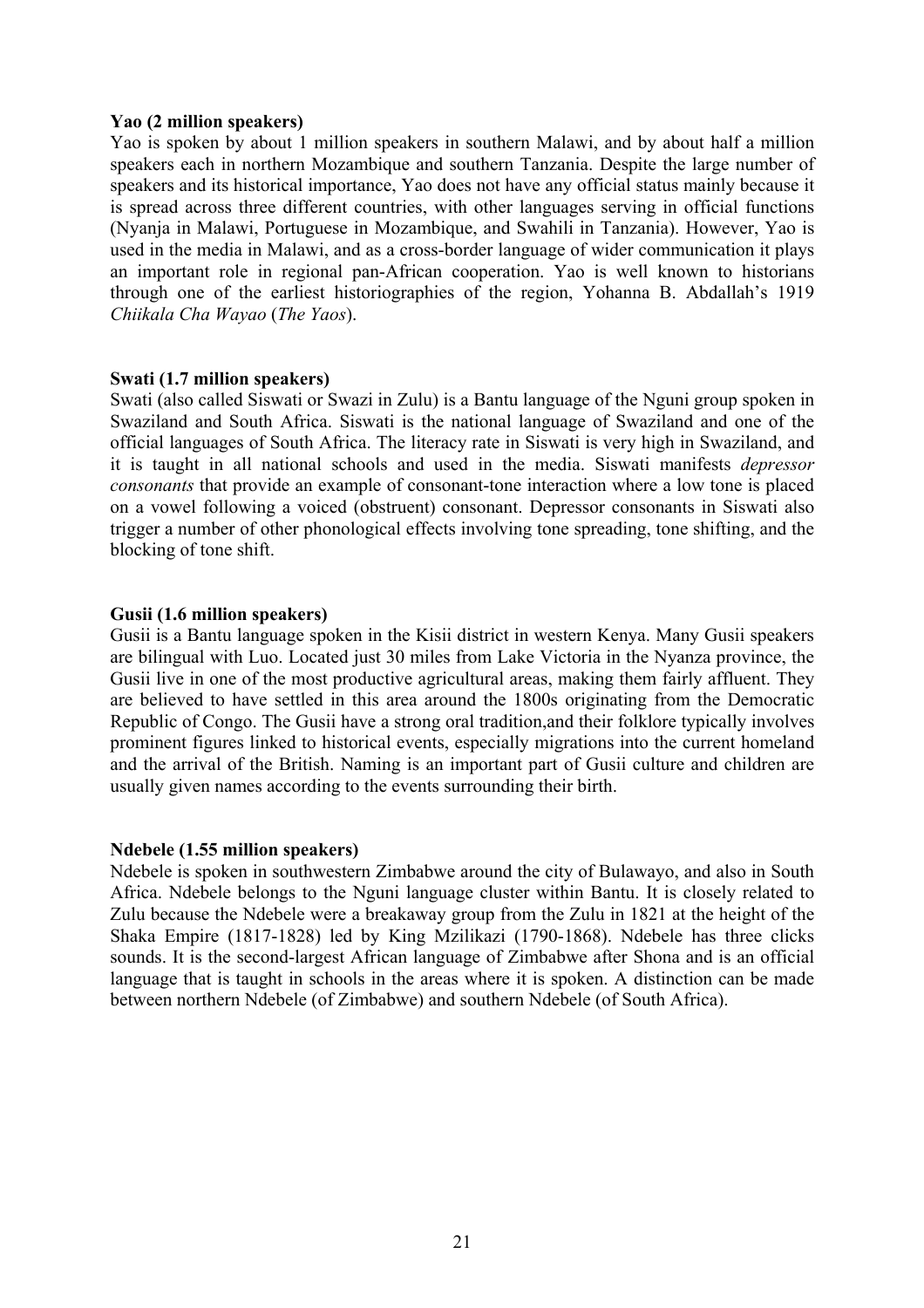### **Chaga (1.5 million speakers)**

Chaga is spoken in northern Tanzania, around Moshi and on the slopes of Mount Kilimanjaro. Chaga is primarily an ethnic term referring to a group of people, the Wachaga, who are the third-largest ethnic group of Tanzania. Chaga, or Kichaga, is really a dialect continuum, including dialects such as Machame, Vunjo, Rwa, Rombo, Mochi, and Kahe, which show considerable differences and are sometimes regarded as individual languages rather than dialects. Wachaga communities are often seen as economically successful (historically based on coffee and banana farming) and well educated, but due to the dominant role of Swahili as a national language of Tanzania, Kichaga is restricted to mainly local use.

### **Tonga (1.4 million speakers)**

Tonga is a Bantu language spoken mainly in southern Zambia but also in northern Zimbabwe and in Malawi. In Zambia the Tonga are divided into valley Tonga who live on the shores of the Zambezi river and the Kariba dam, and the plateau Tonga who are farmers living on the southern plateau of Zambia, making two distinct but intelligible dialects. Tonga is one of the national languages of Zambia and schooling is conducted in Tonga in the southern province. In Zimbabwe it is spoken in parts of Matebeleland. Tonga is an important lingua franca in the places where it is spoken with speakers from other ethnic groups, particularly the Toka, Ila, and Leya.

## **Tumbuka (1.4 million speakers)**

Tumbuka (or Chitumbuka) is a cross-border language spoken in northern Malawi (1 million speakers) and in the northeast of Zambia's eastern province (0.4 million speakers). During the reign of Kamuzu Banda (c.1896-1997) in Malawi, Chichewa was the only language promoted and used in public discourse, but after Bakili Muluzi became president in 1994 Malawi's language policy was liberalized, and Tumbuka is now found in the media and is receiving some national recognition. In Zambia, Tumbuka is spoken in the eastern province, although the main language is Nyanja. Tumbuka and Nyanja are both Bantu languages and are closely related.

## **Wambo (1.4 million speakers)**

Wambo, or Oshiwambo, is the name for a group of closely related varieties spoken in northern Namibia and southern Angola. These include Oshikwanyama, Oshindonga, Oshikolonkadhi, Oshimbalantu, Oshikwaluudhi, Oshingandjera, and Oshikwambi. As with other African linguistic issues, the question of language versus dialect for Oshiwambo is not easy to answer. All Oshiwambo "dialects" are mutually intelligible, although there is variation, for example, in pronunciation. The Namibian Broadcasting Corporation seems to treat Oshiwambo as one language, with daily ten-hour broadcasts. On the other hand, there is no standard orthography for Oshiwambo, whereas Oshikwanyama and Oshindonga have (different) standard written forms and are taught as subjects in schools.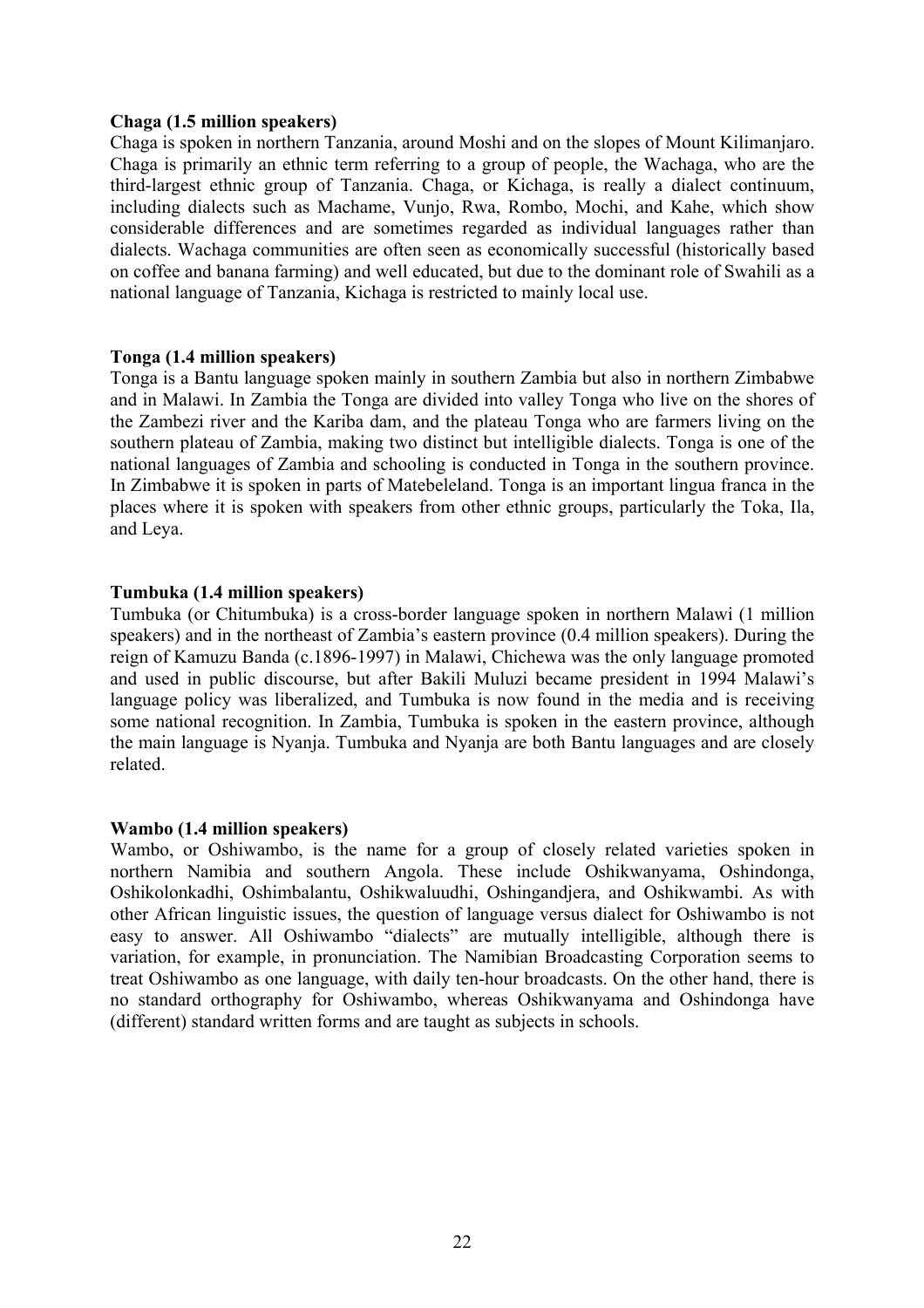#### **Makonde (1.37 million speakers)**

Makonde is a central Bantu language spoken in southeastern Tanzania and northern Mozambique. Makonde is closely related to Yao, mainly spoken in southern Malawi but also in Tanzania. Many Makonde speakers also speak Swahili and Makua. There is only limited information on Makonde but more recently a grammar of the language has been written (Peter Kraal, 2005) (A grammar of Makonde. PhD thesis, University of Leiden). The Makonde are a matrilineal society and are master woodcarvers known throughout East Africa. The revolution which drove the Portuguese out of Mozambique in the 1960s was launched from the Makonde homeland of the Mueda Plateau.

#### **Meru (1.3 million speakers)**

Meru is a Bantu language spoken around the slopes of Mount Kenya and on the Nyambene ranges in the eastern province of Kenya. There are at least eight distinct clans and dialects of Meru, including Igembe, Imenti, Tharaka, Igoji, Mwimbi, Muthambi, and Chuka. This dialect split is probably due to centuries of migrations from the north. With Swahili and English as the official languages of Kenya used in the entire education system and Swahili as the dominant lingua franca, Meru has more of a local-language status and Meru speakers use Swahili to communicate with other tribes.

### **Nyamwezi (1.2 million speakers)**

Nyamwezi is a Bantu language of northwestern Tanzania. The Nyamwezi are the secondlargest ethnic group after the Sukuma. Nyamwezi is a word of Swahili origin that translates as "people of the moon," a name given to the Nyamwezi by the coastal people to indicate that they came from the west. The Nyamwezi are believed to have settled in their current location in the 1600s. Nyamwezi speakers are usually bilingual with Swahili, the national language of Tanzania. Nyamwezi has linguistic similarities with Sukuma, Sumbwa, and Nilamba. One of the most important historical figures for the Nyamwezi is King (*mtemi*) Mirambo, who revolutionized long-distance trading and created a powerful kingdom with an intricate political, economic, and military system in 1870.

### **Chokwe (1.6 million speakers)**

Chokwe is spoken in Angola, southeastern Democratic Republic of Congo, and the northwestern corner of Zambia. It is a Bantu language in the Chokwe-Luchazi group. The origins of the Chokwe can be traced back to central Angola from the 1600s, as they were one of the clans of the Lunda Empire (c. 1665-1887). They begun to move northwards from about 1850 after their breakaway from the empire, and also in search of fertile lands after a serious epidemic and famine. Chokwe is one of the six national languages in Angola enjoying both radio and television air time. The Chokwe have been greatly affected by modern conflicts but continue to practice their traditions of strong belief in ancestral spirits in militarized areas of Angola and the DRC, and in refugee camps in Zambia. The Chokwe are widely renowned for their fine sculptures and art objects.